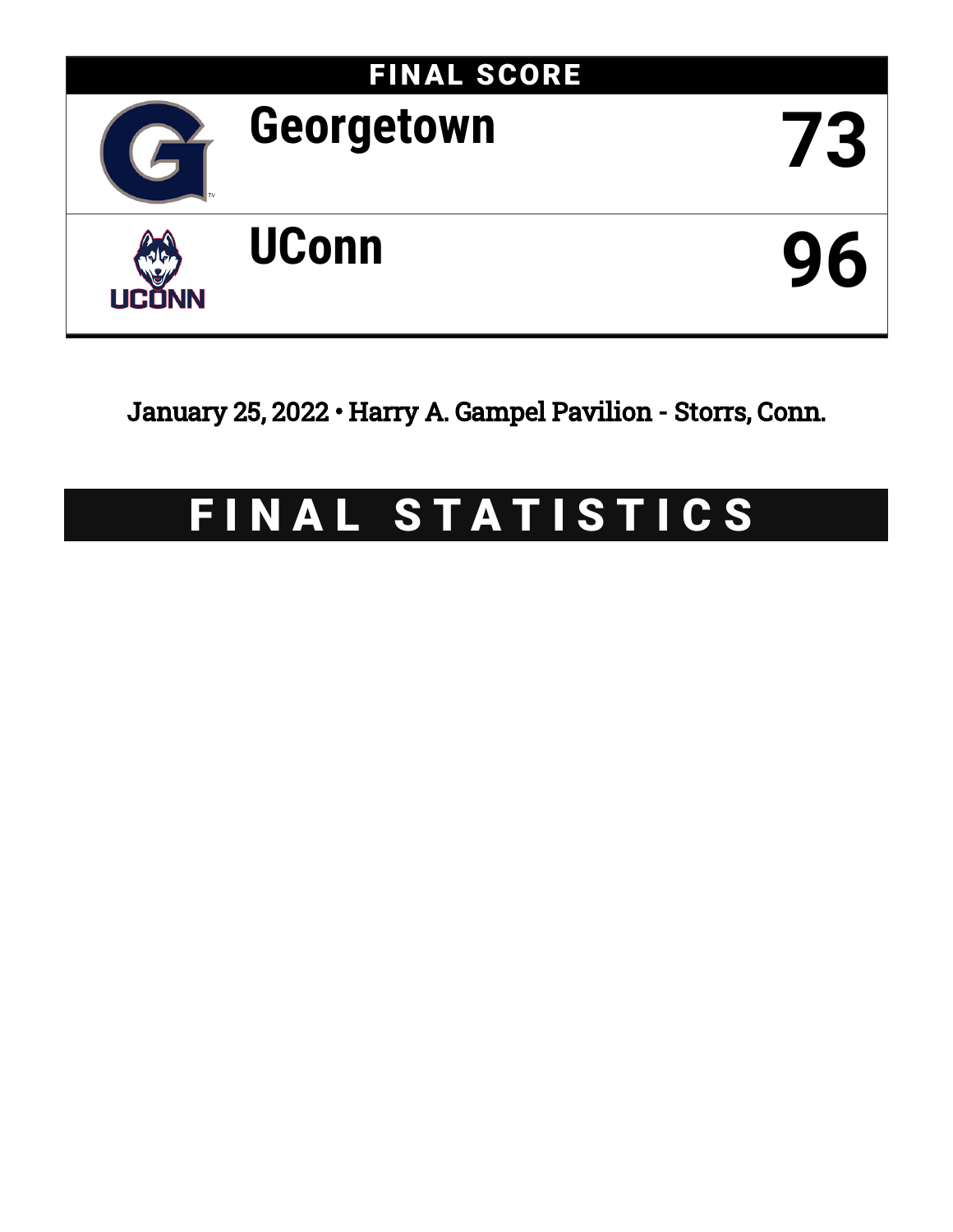# **Official Box Score Georgetown vs UConn Game Totals -- Final Statistics January 25, 2022 at Harry A. Gampel Pavilion - Storrs, Conn.**



# **Georgetown 73**

| No. | Player                  | S  | Pts           | FG       | 3FG       | FT.      | <b>OR</b>      | DR       | TR           | PF            | A        | TO            | Blk          | Stl          | Min | $+/-$ |
|-----|-------------------------|----|---------------|----------|-----------|----------|----------------|----------|--------------|---------------|----------|---------------|--------------|--------------|-----|-------|
| 00  | MOHAMMED, AMINU         | G  | 15            | $6 - 11$ | $3 - 4$   | $0 - 0$  | 3              | 4        |              | 0             | 3        |               | 0            |              | 30  | $-13$ |
| 02  | HARRIS, DANTE           | G  | 7             | $3-9$    | $1 - 5$   | $0 - 1$  | 0              | $\Omega$ | $\mathbf{0}$ | 0             |          | 3             | $\mathbf{0}$ | 0            | 31  | $-28$ |
| 05  | <b>IGHOEFE, TIMOTHY</b> | С  | 7             | $3 - 4$  | $0 - 0$   | $1 - 2$  | $\overline{2}$ | 3        | 5            | 5             | $\Omega$ |               | $\Omega$     | $\mathbf{0}$ | 15  | $-4$  |
| 13  | <b>CAREY, DONALD</b>    | G  | 10            | $4 - 8$  | $2 - 4$   | $0-0$    | 0              | $\Omega$ | $\Omega$     | $\mathcal{P}$ | 2        | 4             | $\mathbf{0}$ | $\mathbf{0}$ | 31  | $-24$ |
| 23  | HOLLOWAY, COLLIN        | F. | 11            | $3-9$    | $2 - 3$   | $3 - 4$  | $\overline{2}$ | 2        | 4            | 4             |          | $\mathcal{P}$ | $\Omega$     | 2            | 31  | $-23$ |
| 03  | <b>BEARD, TYLER</b>     | G  | 4             | $1 - 2$  | $0 - 0$   | $2 - 3$  | 0              | $\Omega$ | $\mathbf{0}$ | 0             | 3        | $\mathbf{0}$  | $\mathbf{0}$ | 0            | 11  | $-4$  |
| 04  | BILLINGSLEY, JALIN      | F. | $\mathcal{P}$ | $1 - 1$  | $0 - 0$   | $0 - 0$  | $\Omega$       | 0        | $\Omega$     | 0             | $\Omega$ | $\Omega$      | $\Omega$     | $\Omega$     | 2   | -1    |
| 10  | AZINGE, CHUMA           | G  | $\mathcal{P}$ | $1 - 1$  | $0 - 0$   | $0 - 0$  | $\Omega$       | $\Omega$ | $\mathbf{0}$ |               | 0        | $\Omega$      | $\Omega$     |              | 3   | 6     |
| 11  | <b>RICE, KAIDEN</b>     | G  | 9             | $3 - 7$  | $3 - 5$   | $0 - 0$  | $\Omega$       | 1        | 1            | 0             | 0        | $\Omega$      | $\Omega$     |              | 16  | $-4$  |
| 21  | MUTOMBO, RYAN           | C  | 6             | $2 - 7$  | $0 - 0$   | $2 - 2$  | 3              | 3        | 6            | 3             | $\Omega$ | $\Omega$      | $\Omega$     | $\mathbf{0}$ | 21  | $-15$ |
| 24  | <b>CLARK, KOBE</b>      | F  | 0             | $0 - 1$  | $0 - 0$   | $0 - 0$  | $\Omega$       | $\Omega$ | $\Omega$     |               |          | 0             |              |              | 7   | -1    |
| 32  | <b>WILSON, MALCOLM</b>  | С  | $\mathbf{0}$  | $0 - 0$  | $0 - 0$   | $0 - 0$  | 0              | $\Omega$ | $\Omega$     | 0             | $\Omega$ | $\Omega$      | $\Omega$     | $\mathbf{0}$ | 2   | $-4$  |
|     | <b>TEAM</b>             |    |               |          |           |          | 2              | 3        | 5            | 0             |          | 0             |              |              |     |       |
|     | <b>TOTALS</b>           |    | 73            | 27-60    | $11 - 21$ | $8 - 12$ | 12             | 16       | 28           | 16            | 11       | 11            |              | 6            | 199 |       |

| <b>Shooting By Period</b><br>Period | FG        | FG%   | 3FG       | 3FG%  | FT       | FT%   | Deadball Rebounds: 3,0<br>Last FG: 2nd-00:37              |
|-------------------------------------|-----------|-------|-----------|-------|----------|-------|-----------------------------------------------------------|
| 1st Half                            | 16-30     | 53%   | $8 - 13$  | 62%   | $0 - 0$  | 0%    | Biaaest Run: 8-0                                          |
| 2nd Half                            | $11 - 30$ | 37%   | $3 - 8$   | 38%   | $8 - 12$ | 67%   | Largest lead: By 0 at 1st-18:08<br>Technical Fouls: None. |
| Game                                | $27 - 60$ | 45.0% | $11 - 21$ | 52.4% | $8-12$   | 66.7% |                                                           |

# **UConn 96**

|     | 000 - 1111 U           |   |     |          |           |           |              |          |              |                |              |          |               |          |                |       |
|-----|------------------------|---|-----|----------|-----------|-----------|--------------|----------|--------------|----------------|--------------|----------|---------------|----------|----------------|-------|
| No. | Player                 | S | Pts | FG       | 3FG       | FT.       | <b>OR</b>    | DR       | TR           | РF             | A            | TO       | <b>B</b> lk   | Stl      | Min            | $+/-$ |
| 02  | COLE, RJ               | G | 14  | $5 - 12$ | $2 - 5$   | $2 - 2$   |              | 5        | 6            |                |              | 2        | 0             | 2        | 28             | 22    |
| 04  | <b>MARTIN, TYRESE</b>  | G | 13  | $4-9$    | $2 - 4$   | $3 - 4$   | 3            | 5        | 8            | 0              | 2            | 2        | $\mathbf{0}$  | 0        | 30             | 30    |
| 05  | <b>WHALEY, ISAIAH</b>  | F | 15  | $7 - 12$ | $0 - 1$   | $1 - 1$   | 6            | 1        | 7            | 3              | 0            |          | 0             | 1        | 27             | 19    |
| 21  | SANOGO, ADAMA          | F | 19  | $8 - 14$ | $0 - 0$   | $3 - 4$   | 4            | 4        | 8            | 3              | $\mathbf{0}$ | $\Omega$ | $\mathcal{P}$ | 2        | 23             | 16    |
| 44  | <b>JACKSON, ANDRE</b>  | G | 5   | $2 - 5$  | $0 - 2$   | $1 - 2$   | 0            | 3        | 3            |                | 5            |          |               | 0        | 28             | 20    |
| 00  | <b>GAFFNEY, JALEN</b>  | G | 0   | $0 - 1$  | $0 - 0$   | $0-0$     | 1            | $\Omega$ | 1            | 4              | 4            | 0        | $\Omega$      | 0        | 9              | 8     |
| 01  | DIGGINS, RAHSOOL       | G | 0   | $0 - 0$  | $0 - 0$   | $0-0$     | 0            | 0        | 0            | 0              |              |          | 0             | 0        | 3              | -6    |
| 11  | AKOK, AKOK             | F | 5   | $2 - 2$  | $1 - 1$   | $0 - 2$   | 1            | $\Omega$ | $\mathbf{1}$ | $\overline{2}$ | 0            | 0        |               | 0        | 14             | 1     |
| 12  | POLLEY, TYLER          | F | 8   | $1 - 3$  | $1 - 3$   | $5 - 5$   | 0            | 0        | 0            | 0              | 0            | 0        |               | 0        | 17             | 15    |
| 13  | <b>SPRINGS, RICHIE</b> | F | 0   | $0 - 1$  | $0 - 0$   | $0 - 0$   | $\Omega$     | $\Omega$ | $\mathbf{0}$ | 0              | 0            | 0        | $\Omega$      | 0        | 3              | -6    |
| 20  | HURLEY, ANDREW         | G | 0   | $0 - 1$  | $0 - 1$   | $0-0$     | 0            | 1        | 1            | 1              | 0            | 0        | $\Omega$      | 0        | $\overline{2}$ | -8    |
| 24  | HAWKINS, JORDAN        | G | 15  | $4 - 7$  | $4 - 7$   | $3 - 3$   | $\mathbf{0}$ | $\Omega$ | $\mathbf{0}$ | 0              | 2            | 0        |               | 0        | 13             | 10    |
| 35  | JOHNSON, SAMSON        | F | 2   | $1 - 1$  | $0 - 0$   | $0-0$     | 0            | 0        | $\Omega$     | $\Omega$       | 0            | 0        | $\Omega$      | $\Omega$ | 4              | -6    |
|     | <b>TEAM</b>            |   |     |          |           |           | 3            | 2        | 5            | 0              |              | 0        |               |          |                |       |
|     | <b>TOTALS</b>          |   |     | 96 34-68 | $10 - 24$ | $18 - 23$ | 19           | 21       | 40           | 15             | 21           | 7        | 6             | 5        | 199            |       |
|     |                        |   |     |          |           |           |              |          |              |                |              |          |               |          |                |       |

| Game                                | 34-68   | $50.0\%$ | $10 - 24$ | 41.7% | $18 - 23$ | 78.3% |
|-------------------------------------|---------|----------|-----------|-------|-----------|-------|
| 2nd Half                            | $15-34$ | 44%      | $5 - 12$  | 42%   | $9 - 11$  | 82%   |
| 1st Half                            | 19-34   | .56%     | $5-12$    | 42%   | $9 - 12$  | 75%   |
| <b>Shooting By Period</b><br>Period | FG      | FG%      | 3FG       | 3FG%  | FТ        | FT%   |

*Deadball Rebounds:* 4,1 *Last FG:* 2nd-02:43 *Biggest Run:* 12-0 *Largest lead:* By 32 at 2nd-02:42 *Technical Fouls:* None.

| Game Notes:                                                              | <b>Score</b>                                    | 1st | 2 <sub>nd</sub> | тот | <b>Points</b>     | <b>GEO</b>     | <b>UCN</b>     |
|--------------------------------------------------------------------------|-------------------------------------------------|-----|-----------------|-----|-------------------|----------------|----------------|
| Officials: John Gaffney, Lamar Simpson, Tony Chiazza<br>Attendance: 7429 | GEO                                             | 40  | 33              | 73  | In the Paint      | 28             | 42             |
|                                                                          | <b>UCN</b>                                      | 52  | 44              | 96  | Off Turns         |                | 16             |
| Start Time: 08:40 PM ET                                                  |                                                 |     |                 |     | 2nd Chance        | 14             | 18             |
| End Time: 10:46 PM ET<br>Game Duration: 2:06                             | GEO led for 0:00. UCN led for 39:12.            |     |                 |     | <b>Fast Break</b> |                | 27             |
| Conference Game:                                                         | Game was tied for 0:41.<br>Times tied: <b>1</b> |     | Lead Changes: 0 |     | Bench             | 23             | 30             |
|                                                                          |                                                 |     |                 |     | Per Poss          | 1.141<br>31/64 | 1.455<br>43/66 |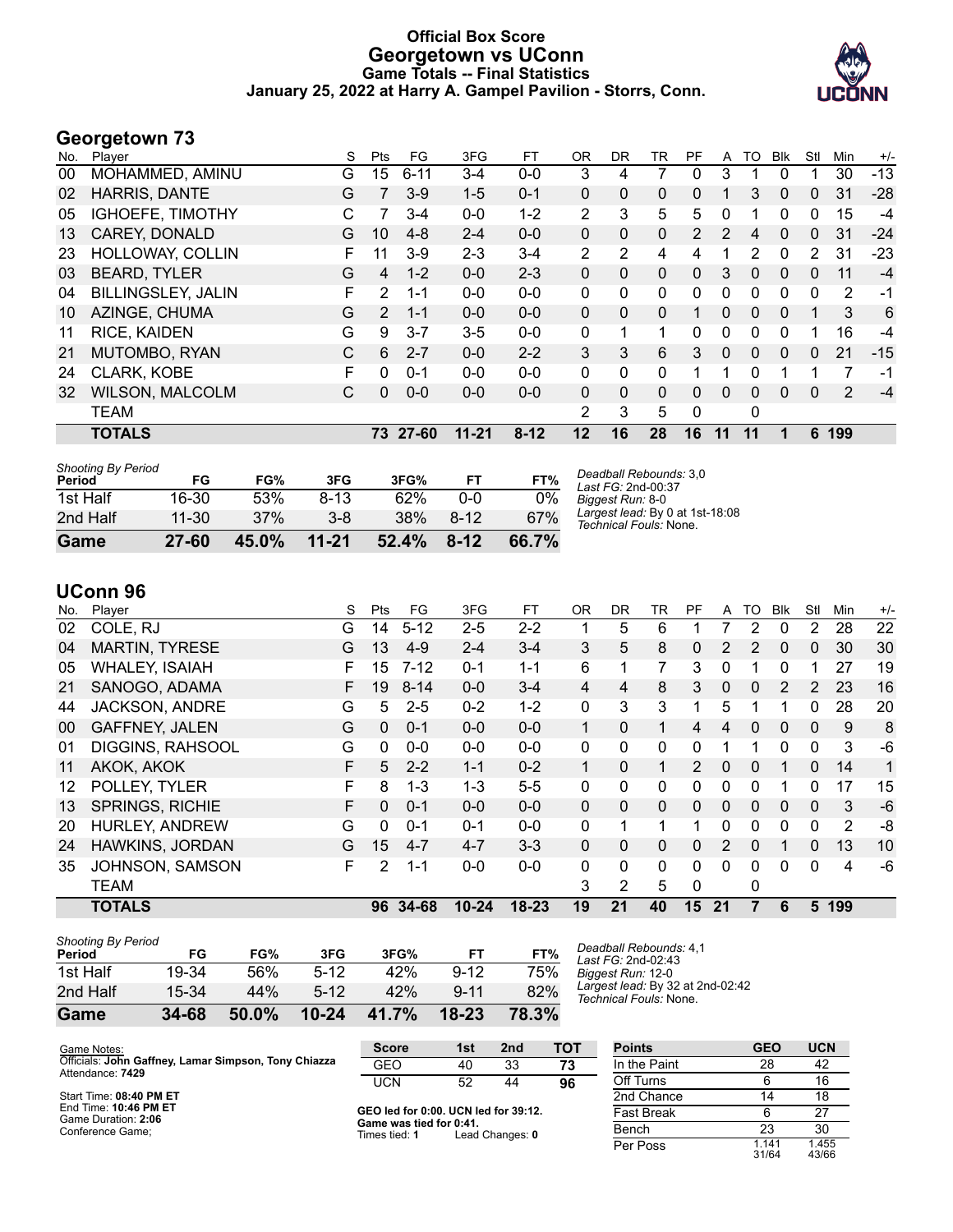## **Official Box Score Georgetown vs UConn First Half Statistics Only January 25, 2022 at Harry A. Gampel Pavilion - Storrs, Conn.**



# **Georgetown 40**

| No. | Plaver                  | S | <b>Pts</b>      | <b>FG</b> | 3FG      | <b>FT</b> | <b>OR</b> | <b>DR</b>    | <b>TR</b>    | PF             | A | TO           | <b>B</b> lk | Stl          | <b>Min</b>   | $+/-$ |
|-----|-------------------------|---|-----------------|-----------|----------|-----------|-----------|--------------|--------------|----------------|---|--------------|-------------|--------------|--------------|-------|
| 00  | MOHAMMED, AMINU         | G | 13 <sup>7</sup> | $5-9$     | $3-4$    | $0-0$     | 2         | 4            | 6            | 0              | 3 | 0            | 0           | 0            | 19           | $-12$ |
| 02  | HARRIS, DANTE           | G | $\overline{2}$  | $1 - 5$   | $0 - 3$  | $0 - 0$   | 0         | 0            | $\Omega$     | 0              |   | 2            | 0           | 0            | 17           | $-13$ |
| 05  | <b>IGHOEFE, TIMOTHY</b> | С | 2               | 1-1       | $0 - 0$  | $0-0$     | 0         | 0            | $\mathbf{0}$ | 2              | 0 |              | 0           | 0            | 4            | $-2$  |
| 13  | <b>CAREY, DONALD</b>    | G | 8               | $3 - 4$   | $2 - 3$  | $0 - 0$   | 0         | 0            | $\Omega$     | $\mathcal{P}$  | 2 | 2            | $\Omega$    | $\mathbf{0}$ | 14           | $-7$  |
| 23  | HOLLOWAY, COLLIN        | F | 8               | $3-5$     | $2 - 2$  | $0 - 0$   | 0         | $\mathbf{0}$ | $\mathbf{0}$ | 2              |   | 2            | 0           | 1            | 17           | $-10$ |
| 03  | <b>BEARD, TYLER</b>     | G | $\Omega$        | $0 - 0$   | $0 - 0$  | $0 - 0$   | 0         | 0            | $\Omega$     | $\Omega$       | 2 | $\Omega$     | $\Omega$    | 0            | 3            | 1     |
| 04  | BILLINGSLEY, JALIN      | F | 2               | $1 - 1$   | $0 - 0$  | $0-0$     | 0         | $\mathbf{0}$ | $\mathbf{0}$ | $\Omega$       | 0 | $\Omega$     | $\Omega$    | $\mathbf 0$  | 2            | -1    |
| 10  | AZINGE, CHUMA           | G | $\Omega$        | $0 - 0$   | $0 - 0$  | $0 - 0$   | 0         | $\mathbf{0}$ | $\mathbf{0}$ | $\Omega$       | 0 | $\mathbf{0}$ | $\Omega$    | 0            | $\mathbf{0}$ | 0     |
| 11  | <b>RICE, KAIDEN</b>     | G | 3               | $1 - 2$   | $1 - 1$  | $0-0$     | 0         | 0            | $\mathbf{0}$ | $\Omega$       | 0 | $\Omega$     | $\Omega$    | 1            | 10           | -6    |
| 21  | MUTOMBO, RYAN           | C | $\overline{2}$  | $1 - 3$   | $0 - 0$  | $0-0$     | 1         | 3            | 4            | $\overline{2}$ | 0 | $\Omega$     | $\Omega$    | 0            | 13           | $-6$  |
| 24  | <b>CLARK, KOBE</b>      | F | 0               | $0 - 0$   | $0 - 0$  | $0 - 0$   | 0         | $\Omega$     | $\Omega$     | $\Omega$       | 0 | $\Omega$     | 0           | 0            | $\mathbf{0}$ | 0     |
| 32  | <b>WILSON, MALCOLM</b>  | C | 0               | $0 - 0$   | $0-0$    | $0 - 0$   | $\Omega$  | $\Omega$     | $\Omega$     | $\Omega$       | 0 | $\Omega$     | 0           | $\mathbf{0}$ | 2            | $-4$  |
|     | <b>TEAM</b>             |   |                 |           |          |           | 1         | 1            | 2            | $\Omega$       |   | 0            |             |              |              |       |
|     | <b>TOTALS</b>           |   | 40              | $16 - 30$ | $8 - 13$ | $0 - 0$   | 4         | 8            | 12           | 8              | 9 | 7            | 0           | $\mathbf{2}$ | 100          |       |

| <b>Shooting By Period</b><br>Period | FG        | FG%   | 3FG       | 3FG%     |          | FT%   | Deadball Rebounds: 3,0<br>Last FG Half: GEO 2nd-00:37 |
|-------------------------------------|-----------|-------|-----------|----------|----------|-------|-------------------------------------------------------|
| 1st Half                            | $16 - 30$ | 53%   | $8-13$    | 62%      | ი-ი      | $0\%$ |                                                       |
| Game                                | $27 - 60$ | 45.0% | $11 - 21$ | $52.4\%$ | $8 - 12$ | 66.7% |                                                       |

# **UConn 52**

| No.             | Player                 | S  | <b>Pts</b> | <b>FG</b> | 3FG      | <b>FT</b> | <b>OR</b>    | <b>DR</b> | TR             | PF             | A           | TO           | <b>Blk</b>   | Stl          | Min            | $+/-$        |
|-----------------|------------------------|----|------------|-----------|----------|-----------|--------------|-----------|----------------|----------------|-------------|--------------|--------------|--------------|----------------|--------------|
| 02              | COLE, RJ               | G  | 6          | $3-6$     | $0 - 1$  | $0 - 0$   | 0            | 3         | 3              | 0              | 4           | 0            | 0            | 2            | 17             | 13           |
| 04              | <b>MARTIN, TYRESE</b>  | G  | 12         | $4 - 7$   | $2 - 4$  | $2 - 2$   |              |           | $\overline{2}$ | 0              |             | 0            | 0            | 0            | 17             | 13           |
| 05              | <b>WHALEY, ISAIAH</b>  | F  |            | $3-6$     | $0 - 1$  | $1 - 1$   | 3            |           | 4              | 0              | 0           |              | 0            |              | 18             | 12           |
| 21              | SANOGO, ADAMA          | F. | 9          | $3-6$     | $0 - 0$  | $3 - 4$   | 0            | 2         | 2              | 2              | $\mathbf 0$ | 0            |              |              | 12             | 3            |
| 44              | <b>JACKSON, ANDRE</b>  | G  | 4          | $2 - 3$   | $0 - 1$  | $0 - 0$   | 0            | 2         | 2              | 0              | 1           |              |              | $\Omega$     | 14             | 10           |
| 00 <sup>°</sup> | <b>GAFFNEY, JALEN</b>  | G  | 0          | $0 - 0$   | $0 - 0$  | $0 - 0$   | 1            | $\Omega$  | 1              | $\overline{2}$ | 2           | 0            | 0            | 0            | $\overline{4}$ | $\mathbf 0$  |
| 01              | DIGGINS, RAHSOOL       | G  | 0          | $0 - 0$   | $0 - 0$  | $0 - 0$   | 0            | 0         | $\mathbf 0$    | $\Omega$       | 0           | 0            | $\mathbf{0}$ | $\Omega$     | $\mathbf{0}$   | $\mathbf{0}$ |
| 11              | AKOK, AKOK             | F  | 5          | $2 - 2$   | $1 - 1$  | $0 - 2$   | 1            | 0         | 1              | 0              | $\Omega$    | 0            | $\Omega$     | $\Omega$     | $\overline{7}$ | 3            |
| 12              | POLLEY, TYLER          | F  | 6          | $1 - 2$   | $1 - 2$  | $3 - 3$   | 0            | 0         | 0              | 0              | 0           | 0            | $\mathbf{0}$ | 0            | 7              | 5            |
| 13              | <b>SPRINGS, RICHIE</b> | F  | 0          | $0 - 0$   | $0 - 0$  | $0 - 0$   | $\mathbf{0}$ | $\Omega$  | $\mathbf{0}$   | 0              | $\Omega$    | 0            | $\mathbf{0}$ | $\Omega$     | $\mathbf{0}$   | 0            |
| 20              | <b>HURLEY, ANDREW</b>  | G  | 0          | $0 - 0$   | $0 - 0$  | $0 - 0$   | 0            | 0         | $\mathbf{0}$   | 0              | 0           | 0            | 0            | 0            | $\mathbf{0}$   | 0            |
| 24              | HAWKINS, JORDAN        | G  | 3          | $1 - 2$   | $1 - 2$  | $0 - 0$   | $\Omega$     | $\Omega$  | $\mathbf{0}$   | 0              |             | 0            | $\mathbf{0}$ | $\mathbf{0}$ | 5              | 1            |
| 35              | JOHNSON, SAMSON        | F  | 0          | $0-0$     | $0-0$    | $0 - 0$   | 0            | 0         | $\Omega$       | 0              | 0           | 0            | $\Omega$     | 0            | 0              | 0            |
|                 | <b>TEAM</b>            |    |            |           |          |           | 2            | 0         | 2              | $\Omega$       |             | 0            |              |              |                |              |
|                 | <b>TOTALS</b>          |    | 52         | 19-34     | $5 - 12$ | $9 - 12$  | 8            | 9         | 17             | 4              | 9           | $\mathbf{2}$ | $\mathbf{2}$ | 4            | 100            |              |
|                 |                        |    |            |           |          |           |              |           |                |                |             |              |              |              |                |              |

| <b>Shooting By Period</b> |           |       |           |       |          |       |
|---------------------------|-----------|-------|-----------|-------|----------|-------|
| Period                    | FG        | FG%   | 3FG       | 3FG%  | FТ       | FT%   |
| 1st Half                  | 19-34     | 56%   | $5-12$    | 42%   | $9 - 12$ | 75%   |
| Game                      | $34 - 68$ | 50.0% | $10 - 24$ | 41.7% | 18-23    | 78.3% |

*Deadball Rebounds:* 4,1 *Last FG Half:* UCN 2nd-02:43

Game Notes: Officials: **John Gaffney, Lamar Simpson, Tony Chiazza** Attendance: **7429** Start Time: **08:40 PM ET** End Time: **10:46 PM ET** Game Duration: **2:06** Conference Game; **Score 1st 2nd TOT** GEO 40 33 **73** UCN 52 44 **96 Points (This Period) GEO UCN** In the Paint 12 22<br>
Off Turns 2 11 Off Turns 2 11<br>
2nd Chance 5 9 2nd Chance Fast Break 3 18 Bench 7 14 Per Poss 16/33 1.576 24/33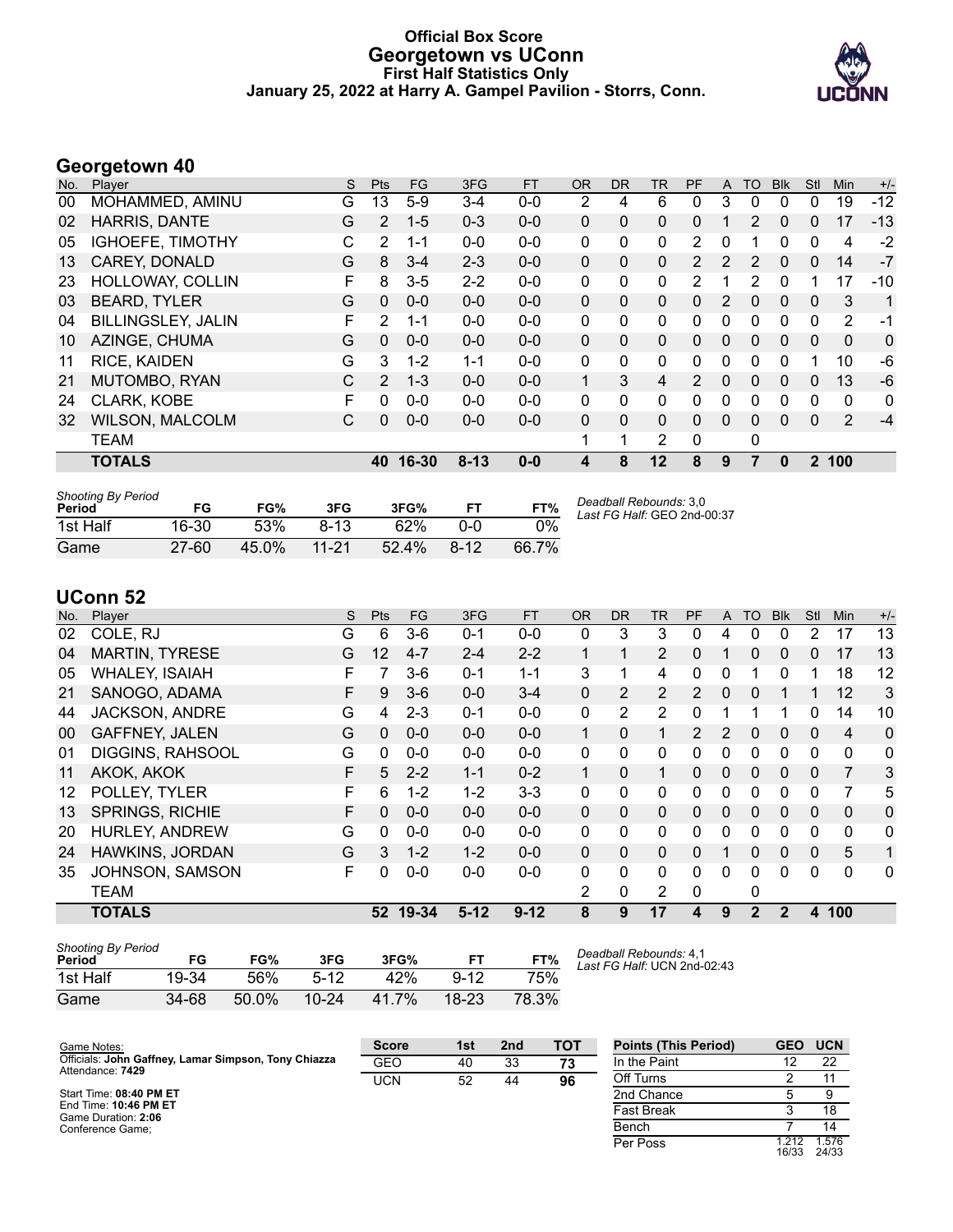# **Official Play-By-Play Georgetown vs UConn First Half January 25, 2022 at Harry A. Gampel Pavilion - Storrs, Conn.**



## **Period 1**

#### **Starters:**

| Time           | <b>VISITORS: Georgetown</b>             | <b>Score</b> | <b>Margin</b>  | <b>HOME: UConn</b>                                                |
|----------------|-----------------------------------------|--------------|----------------|-------------------------------------------------------------------|
| 19:40          |                                         | $2 - 0$      | H <sub>2</sub> | GOOD! LAYUP by SANOGO, ADAMA                                      |
| 19:40          |                                         |              |                | ASSIST by JACKSON, ANDRE                                          |
| 19:19          | MISSED LAYUP by MOHAMMED, AMINU         |              |                |                                                                   |
| 19:15          |                                         |              |                | REBOUND (DEF) by SANOGO, ADAMA                                    |
| 18:55          |                                         |              |                | MISSED LAYUP by SANOGO, ADAMA                                     |
| 18:54          |                                         |              |                | REBOUND (OFF) by WHALEY, ISAIAH                                   |
| 18:54          |                                         | $4 - 0$      | H4             | GOOD! LAYUP by WHALEY, ISAIAH                                     |
| 18:54          | FOUL (PERSONAL) by IGHOEFE, TIMOTHY     |              |                |                                                                   |
| 18:54          |                                         | $5-0$        | H <sub>5</sub> | GOOD! FT by WHALEY, ISAIAH                                        |
| 18:35          | GOOD! 3PTR by HOLLOWAY, COLLIN          | $5 - 3$      | H <sub>2</sub> |                                                                   |
| 18:35          | ASSIST by MOHAMMED, AMINU               |              |                |                                                                   |
| 18:17          |                                         |              |                | TURNOVER (BADPASS) by WHALEY, ISAIAH                              |
| 18:17          | STEAL by HOLLOWAY, COLLIN               |              |                |                                                                   |
| 18:08          | GOOD! JUMPER by IGHOEFE, TIMOTHY        | $5-5$        | T              |                                                                   |
| 17:47          |                                         | $7 - 5$      | H <sub>2</sub> | GOOD! DUNK by JACKSON, ANDRE                                      |
| 17:30          | TURNOVER (TRAVEL) by IGHOEFE, TIMOTHY   |              |                |                                                                   |
| 17:15          |                                         |              |                | MISSED 3PTR by WHALEY, ISAIAH                                     |
| 17:12          |                                         |              |                | REBOUND (OFF) by TEAM                                             |
| 17:08          |                                         |              |                | MISSED 3PTR by COLE, RJ                                           |
| 17:00          | REBOUND (DEF) by MOHAMMED, AMINU        |              |                |                                                                   |
| 16:40          | TURNOVER (LOSTBALL) by HOLLOWAY, COLLIN |              |                |                                                                   |
| 16:26          | FOUL (PERSONAL) by IGHOEFE, TIMOTHY     |              |                |                                                                   |
| 16:26          | SUB OUT: IGHOEFE, TIMOTHY               |              |                |                                                                   |
| 16:26          | SUB IN: MUTOMBO, RYAN                   |              |                |                                                                   |
| 16:26          |                                         | $8 - 5$      | $H_3$          | GOOD! FT by SANOGO, ADAMA                                         |
| 16:26          |                                         | $9-5$        | H4             | GOOD! FT by SANOGO, ADAMA                                         |
| 16:01          | MISSED LAYUP by HOLLOWAY, COLLIN        |              |                |                                                                   |
| 16:00          | REBOUND (OFF) by MOHAMMED, AMINU        |              |                |                                                                   |
| 15:58          | GOOD! LAYUP by MOHAMMED, AMINU          | $9 - 7$      | H <sub>2</sub> |                                                                   |
| 15:42<br>15:38 |                                         |              |                | MISSED JUMPER by MARTIN, TYRESE                                   |
|                | REBOUND (DEF) by MUTOMBO, RYAN          |              |                |                                                                   |
| 15:33<br>15:29 | MISSED 3PTR by CAREY, DONALD            |              |                |                                                                   |
| 15:24          |                                         |              |                | REBOUND (DEF) by SANOGO, ADAMA<br>MISSED JUMPER by WHALEY, ISAIAH |
| 15:18          |                                         |              |                | REBOUND (OFF) by TEAM                                             |
| 15:18          |                                         |              |                |                                                                   |
| 15:14          |                                         |              |                | MISSED 3PTR by JACKSON, ANDRE                                     |
| 15:11          | REBOUND (DEF) by MUTOMBO, RYAN          |              |                |                                                                   |
| 14:58          | TURNOVER (LOSTBALL) by HARRIS, DANTE    |              |                |                                                                   |
| 14:58          |                                         |              |                | STEAL by SANOGO, ADAMA                                            |
| 14:55          |                                         | $11 - 7$     | H4             | GOOD! DUNK by SANOGO, ADAMA [FB]                                  |
| 14:51          | TURNOVER (BADPASS) by HARRIS, DANTE     |              |                |                                                                   |
| 14:51          |                                         |              |                | STEAL by COLE, RJ                                                 |
| 14:47          |                                         | $13 - 7$     | H <sub>6</sub> | GOOD! JUMPER by COLE, RJ [FB]                                     |
| 14:16          | GOOD! JUMPER by HARRIS, DANTE           | $13-9$       | H 4            |                                                                   |
| 13:45          |                                         | $15-9$       | H <sub>6</sub> | GOOD! JUMPER by COLE, RJ                                          |
| 13:30          | MISSED 3PTR by HARRIS, DANTE            |              |                |                                                                   |
| 13:27          |                                         |              |                | REBOUND (DEF) by COLE, RJ                                         |
| 13:22          |                                         | $17-9$       | H 8            | GOOD! LAYUP by MARTIN, TYRESE [FB/PNT]                            |
| 13:21          | TIMEOUT 30SEC                           |              |                |                                                                   |
| 13:21          |                                         |              |                | SUB OUT: SANOGO, ADAMA                                            |
| 13:21          |                                         |              |                | SUB OUT: JACKSON, ANDRE                                           |
| 13:21          |                                         |              |                | SUB IN: AKOK, AKOK                                                |
| 13:21          |                                         |              |                | SUB IN: HAWKINS, JORDAN                                           |
| 13:21          | SUB OUT: HOLLOWAY, COLLIN               |              |                |                                                                   |
| 13:21          | SUB IN: RICE, KAIDEN                    |              |                |                                                                   |
| 13:06          | GOOD! 3PTR by MOHAMMED, AMINU           | $17 - 12$    | H <sub>5</sub> |                                                                   |
| 13:06          | ASSIST by CAREY, DONALD                 |              |                |                                                                   |
| 12:38          |                                         |              |                | MISSED 3PTR by MARTIN, TYRESE                                     |
| 12:35          | REBOUND (DEF) by MUTOMBO, RYAN          |              |                |                                                                   |
| 12:24          | MISSED LAYUP by HARRIS, DANTE           |              |                |                                                                   |
| 12:21          |                                         |              |                | REBOUND (DEF) by WHALEY, ISAIAH                                   |
| 12:18          |                                         |              |                | MISSED 3PTR by HAWKINS, JORDAN                                    |
| 12:14          |                                         |              |                | REBOUND (OFF) by MARTIN, TYRESE                                   |
| 12:11          |                                         | 19-12        | H 7            | GOOD! DUNK by AKOK, AKOK                                          |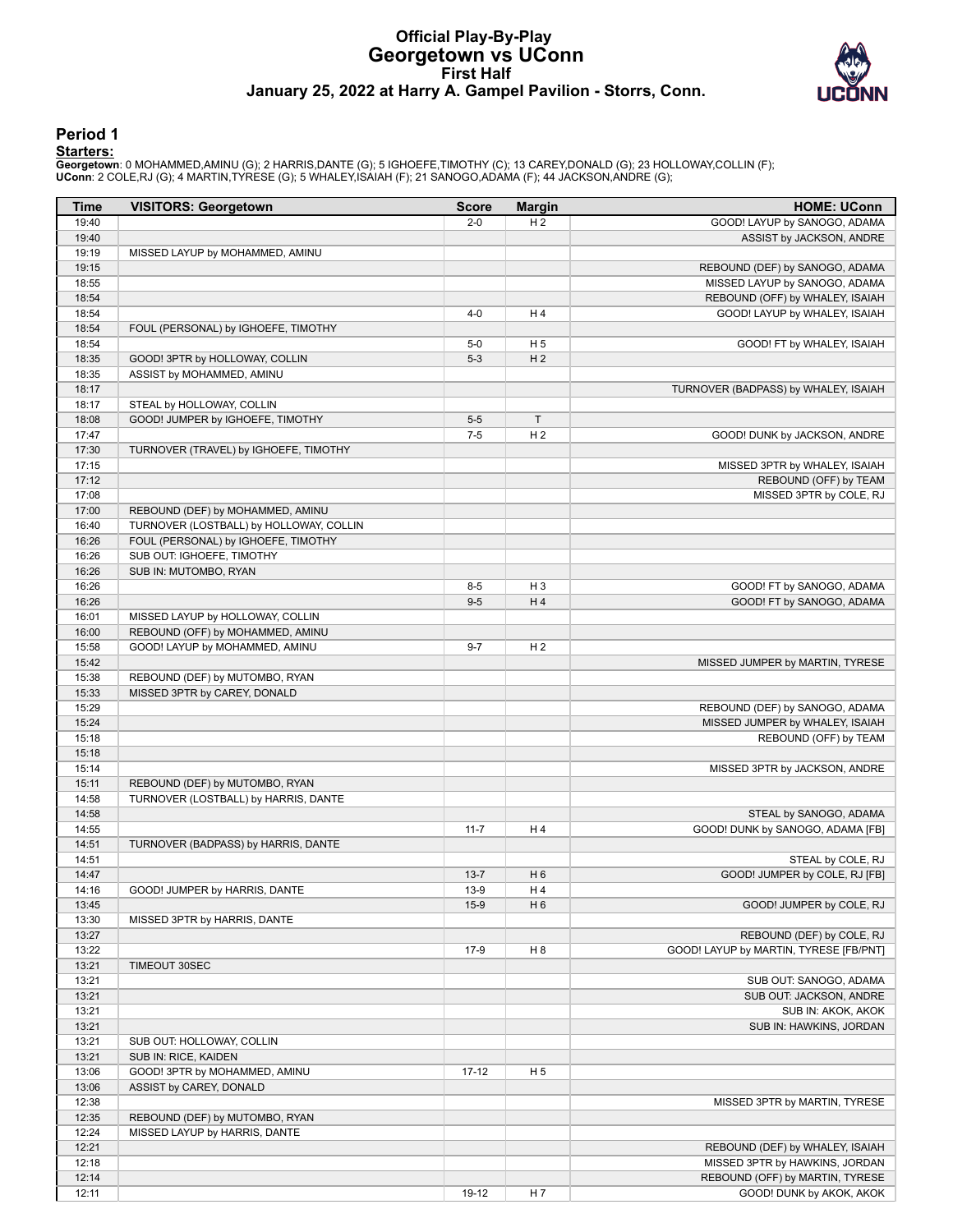| <b>Time</b>    | <b>VISITORS: Georgetown</b>           | <b>Score</b> | <b>Margin</b>  | <b>HOME: UConn</b>                                                    |
|----------------|---------------------------------------|--------------|----------------|-----------------------------------------------------------------------|
| 12:11          |                                       |              |                | ASSIST by HAWKINS, JORDAN                                             |
| 11:50          | GOOD! LAYUP by MUTOMBO, RYAN          | 19-14        | H <sub>5</sub> |                                                                       |
| 11:28          |                                       | $22 - 14$    | H 8            | GOOD! 3PTR by AKOK, AKOK                                              |
| 11:28          |                                       |              |                | ASSIST by MARTIN, TYRESE                                              |
| 11:04          | MISSED 3PTR by MOHAMMED, AMINU        |              |                |                                                                       |
| 11:01<br>10:57 |                                       | $25 - 14$    | H 11           | REBOUND (DEF) by MARTIN, TYRESE<br>GOOD! 3PTR by HAWKINS, JORDAN [FB] |
| 10:57          |                                       |              |                | ASSIST by COLE, RJ                                                    |
| 10:34          | GOOD! LAYUP by CAREY, DONALD [PNT]    | $25 - 16$    | H9             |                                                                       |
| 10:09          |                                       |              |                | MISSED LAYUP by COLE, RJ                                              |
| 10:08          | REBOUND (DEF) by TEAM                 |              |                |                                                                       |
| 10:08          |                                       |              |                |                                                                       |
| 10:08          |                                       |              |                | SUB OUT: COLE, RJ                                                     |
| 10:08          |                                       |              |                | SUB OUT: MARTIN, TYRESE                                               |
| 10:08          |                                       |              |                | SUB OUT: WHALEY, ISAIAH                                               |
| 10:08          |                                       |              |                | SUB IN: GAFFNEY, JALEN                                                |
| 10:08<br>10:08 |                                       |              |                | SUB IN: POLLEY, TYLER<br>SUB IN: SANOGO, ADAMA                        |
| 10:08          | SUB OUT: MOHAMMED, AMINU              |              |                |                                                                       |
| 10:08          | SUB OUT: HARRIS, DANTE                |              |                |                                                                       |
| 10:08          | SUB IN: BEARD, TYLER                  |              |                |                                                                       |
| 10:08          | SUB IN: HOLLOWAY, COLLIN              |              |                |                                                                       |
| 09:57          |                                       |              |                | FOUL (PERSONAL) by SANOGO, ADAMA                                      |
| 09:48          | GOOD! 3PTR by RICE, KAIDEN            | $25-19$      | H <sub>6</sub> |                                                                       |
| 09:48          | ASSIST by CAREY, DONALD               |              |                |                                                                       |
| 09:27          |                                       | 28-19        | H 9            | GOOD! 3PTR by POLLEY, TYLER                                           |
| 09:27          |                                       |              |                | ASSIST by GAFFNEY, JALEN                                              |
| 09:13          | FOUL (OFF) by CAREY, DONALD           |              |                |                                                                       |
| 09:13          | TURNOVER (OFFENSIVE) by CAREY, DONALD |              |                |                                                                       |
| 09:01<br>09:01 | FOUL (PERSONAL) by MUTOMBO, RYAN      |              |                | MISSED FT by SANOGO, ADAMA                                            |
| 09:01          |                                       |              |                | REBOUND (OFF) by TEAM                                                 |
| 09:01          | SUB OUT: CAREY, DONALD                |              |                |                                                                       |
| 09:01          | SUB IN: MOHAMMED, AMINU               |              |                |                                                                       |
| 09:01          |                                       | 29-19        | H 10           | GOOD! FT by SANOGO, ADAMA                                             |
| 08:45          | GOOD! 3PTR by MOHAMMED, AMINU         | 29-22        | H 7            |                                                                       |
| 08:45          | ASSIST by BEARD, TYLER                |              |                |                                                                       |
| 08:31          |                                       | $31 - 22$    | H9             | GOOD! JUMPER by SANOGO, ADAMA                                         |
| 08:31          |                                       |              |                | ASSIST by GAFFNEY, JALEN                                              |
| 08:07          | MISSED LAYUP by RICE, KAIDEN          |              |                |                                                                       |
| 08:05<br>08:05 | REBOUND (OFF) by TEAM                 |              |                |                                                                       |
| 08:05          |                                       |              |                | SUB OUT: AKOK, AKOK<br>SUB OUT: HAWKINS, JORDAN                       |
| 08:05          |                                       |              |                | SUB IN: WHALEY, ISAIAH                                                |
| 08:05          |                                       |              |                | SUB IN: JACKSON, ANDRE                                                |
| 08:01          | GOOD! 3PTR by HOLLOWAY, COLLIN        | 31-25        | H <sub>6</sub> |                                                                       |
| 08:01          | ASSIST by BEARD, TYLER                |              |                |                                                                       |
| 07:30          |                                       |              |                | MISSED JUMPER by SANOGO, ADAMA                                        |
| 07:26          |                                       |              |                | REBOUND (OFF) by GAFFNEY, JALEN                                       |
| 07:21          |                                       |              |                | TURNOVER (BADPASS) by JACKSON, ANDRE                                  |
| 07:21          | STEAL by RICE, KAIDEN                 |              |                |                                                                       |
| 07:12<br>07:09 | MISSED JUMPER by MUTOMBO, RYAN        |              |                | REBOUND (DEF) by JACKSON, ANDRE                                       |
| 07:06          |                                       | 33-25        | H 8            | GOOD! JUMPER by JACKSON, ANDRE [FB/PNT]                               |
| 06:50          | MISSED LAYUP by MUTOMBO, RYAN         |              |                |                                                                       |
| 06:50          |                                       |              |                | BLOCK by SANOGO, ADAMA                                                |
| 06:50          | REBOUND (OFF) by MUTOMBO, RYAN        |              |                |                                                                       |
| 06:50          |                                       |              |                |                                                                       |
| 06:50          |                                       |              |                | SUB OUT: GAFFNEY, JALEN                                               |
| 06:50          |                                       |              |                | SUB OUT: SANOGO, ADAMA                                                |
| 06:50          |                                       |              |                | SUB IN: COLE, RJ                                                      |
| 06:50          |                                       |              |                | SUB IN: MARTIN, TYRESE                                                |
| 06:50          | SUB OUT: BEARD, TYLER                 |              |                |                                                                       |
| 06:50<br>06:44 | SUB IN: HARRIS, DANTE                 |              |                |                                                                       |
| 06:42          | MISSED LAYUP by HOLLOWAY, COLLIN      |              |                | REBOUND (DEF) by COLE, RJ                                             |
| 06:25          |                                       |              |                | MISSED 3PTR by POLLEY, TYLER                                          |
| 06:21          | REBOUND (DEF) by MOHAMMED, AMINU      |              |                |                                                                       |
| 06:13          | MISSED JUMPER by MOHAMMED, AMINU      |              |                |                                                                       |
| 06:09          |                                       |              |                | REBOUND (DEF) by COLE, RJ                                             |
| 06:05          |                                       | 36-25        | H 11           | GOOD! 3PTR by MARTIN, TYRESE [FB]                                     |
| 06:05          |                                       |              |                | ASSIST by COLE, RJ                                                    |
| 05:52          |                                       |              |                | SUB OUT: POLLEY, TYLER                                                |
| 05:52          |                                       |              |                | SUB IN: SANOGO, ADAMA                                                 |
| 05:52          | SUB OUT: RICE, KAIDEN                 |              |                |                                                                       |
| 05:52          | SUB IN: CAREY, DONALD                 |              |                |                                                                       |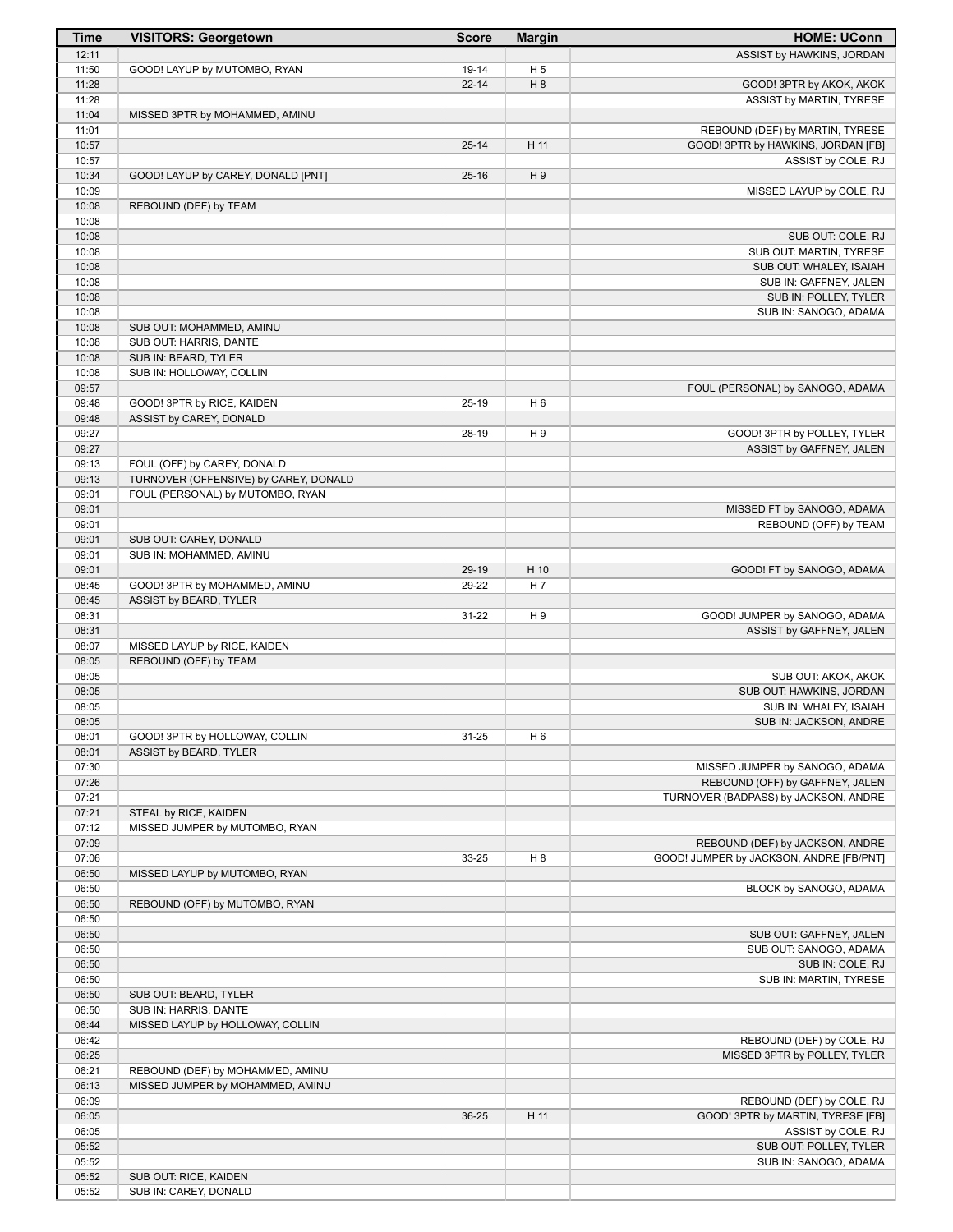| Time  | <b>VISITORS: Georgetown</b>             | <b>Score</b> | <b>Margin</b>  | <b>HOME: UConn</b>                 |
|-------|-----------------------------------------|--------------|----------------|------------------------------------|
| 05:31 | GOOD! 3PTR by CAREY, DONALD             | 36-28        | H 8            |                                    |
| 05:31 | ASSIST by MOHAMMED, AMINU               |              |                |                                    |
| 05:02 |                                         |              |                | MISSED LAYUP by WHALEY, ISAIAH     |
| 05:00 | REBOUND (DEF) by MOHAMMED, AMINU        |              |                |                                    |
| 04:54 | GOOD! 3PTR by CAREY, DONALD [FB]        | 36-31        | H <sub>5</sub> |                                    |
| 04:54 | ASSIST by HOLLOWAY, COLLIN              |              |                |                                    |
| 04:34 | FOUL (PERSONAL) by MUTOMBO, RYAN        |              |                |                                    |
| 04:27 |                                         |              |                | MISSED JUMPER by SANOGO, ADAMA     |
| 04:24 |                                         |              |                | REBOUND (OFF) by WHALEY, ISAIAH    |
| 04:24 |                                         | 38-31        | H <sub>7</sub> | GOOD! LAYUP by WHALEY, ISAIAH      |
| 04:01 | MISSED 3PTR by HARRIS, DANTE            |              |                |                                    |
| 03:58 | REBOUND (OFF) by MOHAMMED, AMINU        |              |                |                                    |
| 03:58 |                                         |              |                | FOUL (PERSONAL) by SANOGO, ADAMA   |
| 03:58 |                                         |              |                |                                    |
| 03:58 |                                         |              |                | SUB OUT: SANOGO, ADAMA             |
| 03:58 |                                         |              |                | SUB IN: AKOK, AKOK                 |
| 03:56 | MISSED LAYUP by MOHAMMED, AMINU         |              |                |                                    |
| 03:56 |                                         |              |                | BLOCK by JACKSON, ANDRE            |
| 03:52 |                                         |              |                | REBOUND (DEF) by JACKSON, ANDRE    |
| 03:50 | SUB OUT: MUTOMBO, RYAN                  |              |                |                                    |
| 03:50 | SUB IN: BILLINGSLEY, JALIN              |              |                |                                    |
| 03:45 |                                         |              |                | MISSED 3PTR by MARTIN, TYRESE      |
| 03:42 |                                         |              |                | REBOUND (OFF) by AKOK, AKOK        |
| 03:42 |                                         |              |                |                                    |
| 03:42 | FOUL (PERSONAL) by HOLLOWAY, COLLIN     |              |                |                                    |
|       |                                         |              |                | MISSED FT by AKOK, AKOK            |
| 03:42 |                                         |              |                | REBOUND (OFF) by TEAM              |
| 03:42 |                                         |              |                | MISSED FT by AKOK, AKOK            |
| 03:41 | REBOUND (DEF) by MOHAMMED, AMINU        |              |                |                                    |
| 03:33 | TURNOVER (LOSTBALL) by HOLLOWAY, COLLIN |              |                |                                    |
| 03:33 |                                         |              |                | STEAL by COLE, RJ                  |
| 03:28 |                                         | 40-31        | H9             | GOOD! LAYUP by MARTIN, TYRESE [FB] |
| 03:28 |                                         |              |                | ASSIST by COLE, RJ                 |
| 03:11 | GOOD! 3PTR by MOHAMMED, AMINU           | 40-34        | H <sub>6</sub> |                                    |
| 03:11 | ASSIST by HARRIS, DANTE                 |              |                |                                    |
| 02:57 |                                         | 42-34        | H <sub>8</sub> | GOOD! LAYUP by COLE, RJ [PNT]      |
| 02:38 | TURNOVER (BADPASS) by CAREY, DONALD     |              |                |                                    |
| 02:38 |                                         |              |                | STEAL by WHALEY, ISAIAH            |
| 02:30 | FOUL (PERSONAL) by CAREY, DONALD        |              |                |                                    |
| 02:30 |                                         | 43-34        | H9             | GOOD! FT by MARTIN, TYRESE [FB]    |
| 02:30 |                                         |              |                | SUB OUT: AKOK, AKOK                |
| 02:30 |                                         |              |                | SUB IN: POLLEY, TYLER              |
| 02:30 | SUB OUT: CAREY, DONALD                  |              |                |                                    |
| 02:30 | SUB IN: RICE, KAIDEN                    |              |                |                                    |
| 02:30 |                                         | 44-34        | H 10           | GOOD! FT by MARTIN, TYRESE [FB]    |
| 02:09 | GOOD! LAYUP by BILLINGSLEY, JALIN       | 44-36        | H 8            |                                    |
| 02:09 | ASSIST by MOHAMMED, AMINU               |              |                |                                    |
| 01:58 | SUB OUT: BILLINGSLEY, JALIN             |              |                |                                    |
| 01:58 | SUB IN: WILSON, MALCOLM                 |              |                |                                    |
| 01:48 |                                         | 47-36        | H 11           | GOOD! 3PTR by MARTIN, TYRESE       |
| 01:48 |                                         |              |                | ASSIST by COLE, RJ                 |
| 01:47 |                                         |              |                | TIMEOUT 30SEC                      |
| 01:28 | GOOD! JUMPER by MOHAMMED, AMINU [PNT]   | 47-38        | H9             |                                    |
| 00:58 |                                         |              |                | MISSED JUMPER by COLE, RJ          |
| 00:56 |                                         | 49-38        | H 11           | GOOD! LAYUP by WHALEY, ISAIAH      |
| 00:55 |                                         |              |                | REBOUND (OFF) by WHALEY, ISAIAH    |
| 00:43 | GOOD! JUMPER by HOLLOWAY, COLLIN        | 49-40        | H9             |                                    |
| 00:15 | FOUL (PERSONAL) by HOLLOWAY, COLLIN     |              |                |                                    |
| 00:15 |                                         | 50-40        | H 10           | GOOD! FT by POLLEY, TYLER          |
| 00:15 |                                         | $51 - 40$    | H 11           | GOOD! FT by POLLEY, TYLER          |
| 00:15 |                                         |              |                | SUB OUT: JACKSON, ANDRE            |
| 00:15 |                                         |              |                | SUB IN: GAFFNEY, JALEN             |
| 00:15 | SUB OUT: HOLLOWAY, COLLIN               |              |                |                                    |
| 00:15 | SUB IN: MUTOMBO, RYAN                   |              |                |                                    |
| 00:15 |                                         | 52-40        | H 12           | GOOD! FT by POLLEY, TYLER          |
| 00:09 |                                         |              |                | FOUL (PERSONAL) by GAFFNEY, JALEN  |
| 00:04 |                                         |              |                | FOUL (PERSONAL) by GAFFNEY, JALEN  |
| 00:00 | MISSED 3PTR by HARRIS, DANTE            |              |                |                                    |
| 00:00 |                                         |              |                | REBOUND (DEF) by TEAM              |
|       |                                         |              |                |                                    |

**Georgetown 40, UConn 52**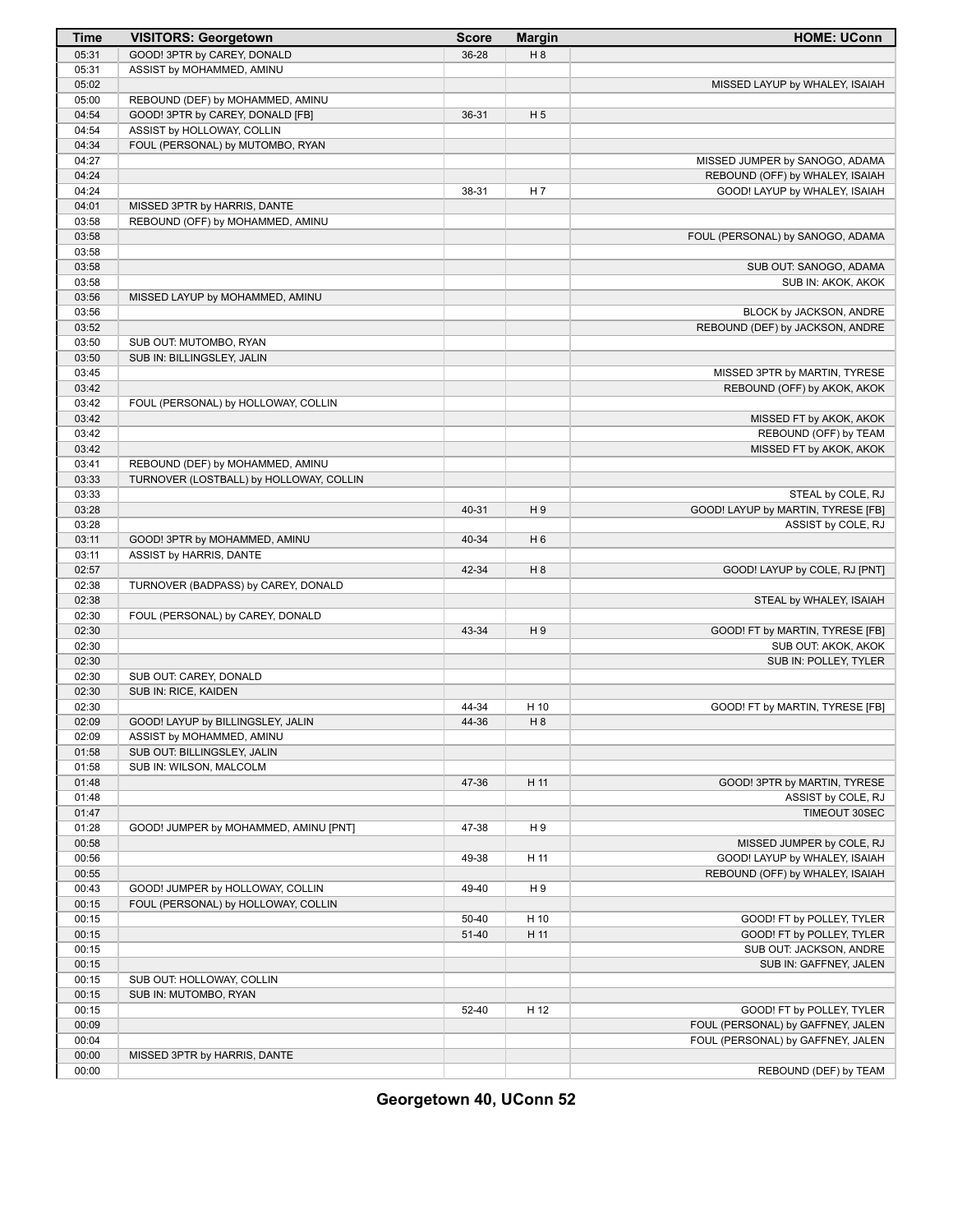| <b>Points (This Period)</b> | <b>GEO</b>     | <b>UCN</b>     |
|-----------------------------|----------------|----------------|
| In the Paint                | 12             | 22             |
| Off Turns                   | 2              |                |
| 2nd Chance                  | 5              |                |
| <b>Fast Break</b>           | 3              | 18             |
| Bench                       |                | 14             |
| Per Poss                    | 1.212<br>16/33 | 1.576<br>24/33 |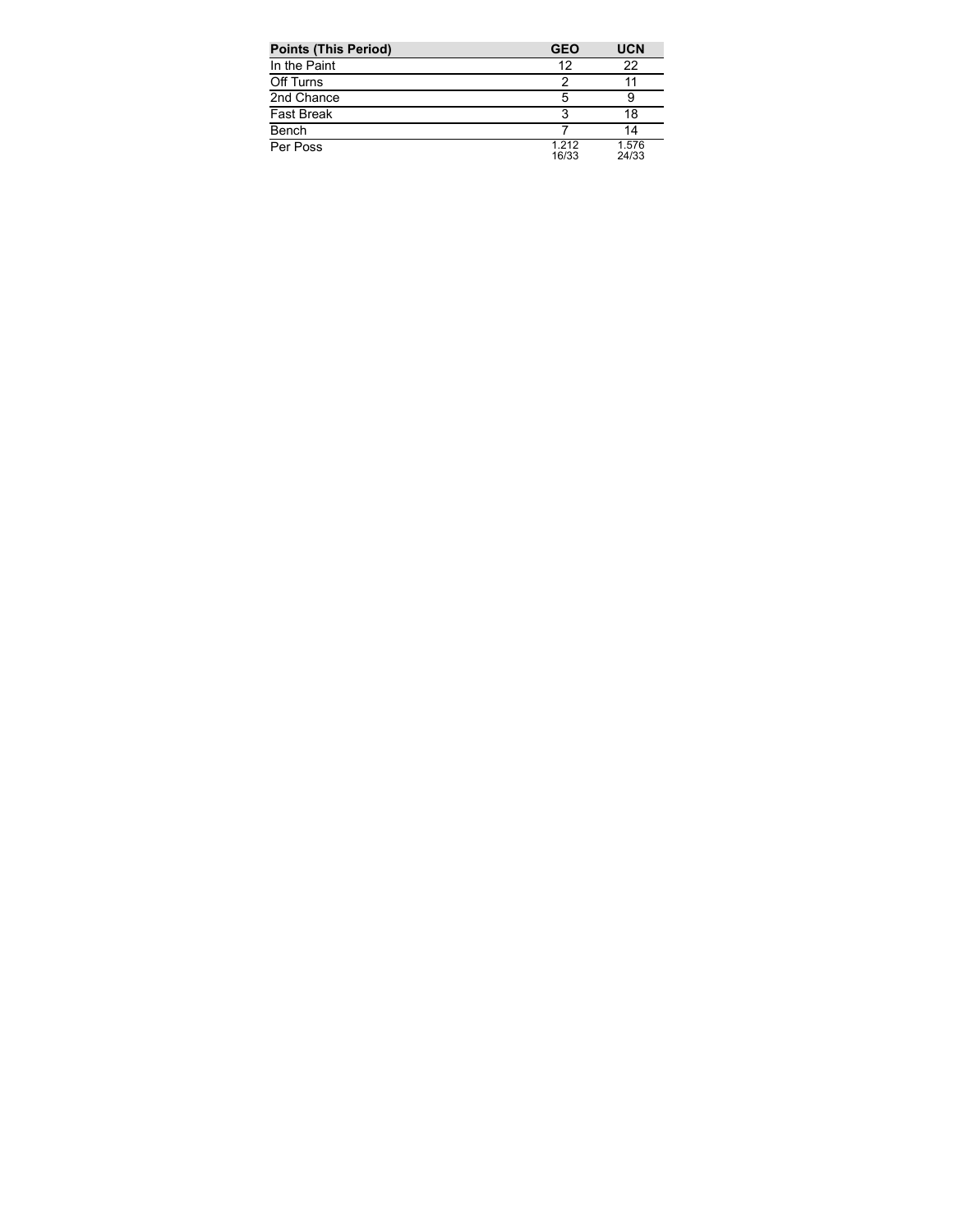# **Official Box Score Georgetown vs UConn Second Half Statistics Only January 25, 2022 at Harry A. Gampel Pavilion - Storrs, Conn.**



# **Georgetown 33**

| No. | Player                    | S | <b>Pts</b>     | FG        | 3FG     | <b>FT</b> | 0R             | <b>DR</b>    | <b>TR</b>      | <b>PF</b> | A            | TO           | <b>BIK</b> | <b>Stl</b>   | Min         | $+/-$ |
|-----|---------------------------|---|----------------|-----------|---------|-----------|----------------|--------------|----------------|-----------|--------------|--------------|------------|--------------|-------------|-------|
| 00  | MOHAMMED, AMINU           | G | 2              | $1 - 2$   | $0 - 0$ | $0-0$     |                | $\Omega$     |                | $\Omega$  | $\Omega$     |              | 0          |              | 11          | $-1$  |
| 02  | HARRIS, DANTE             | G | 5              | $2 - 4$   | $1 - 2$ | $0 - 1$   | $\Omega$       | $\mathbf{0}$ | 0              | 0         | $\mathbf{0}$ |              | 0          | 0            | 15          | $-15$ |
| 05  | <b>IGHOEFE, TIMOTHY</b>   | С | 5              | $2 - 3$   | $0 - 0$ | $1 - 2$   | 2              | 3            | 5              | 3         | $\Omega$     | 0            | 0          | $\Omega$     | 11          | $-2$  |
| 13  | <b>CAREY, DONALD</b>      | G | 2              | $1 - 4$   | $0 - 1$ | $0 - 0$   | $\Omega$       | $\mathbf{0}$ | $\Omega$       | $\Omega$  | $\mathbf{0}$ | 2            | 0          | $\Omega$     | 16          | $-17$ |
| 23  | HOLLOWAY, COLLIN          | F | 3              | $0 - 4$   | $0 - 1$ | $3 - 4$   | 2              | 2            | 4              | 2         | $\Omega$     | 0            | 0          |              | 14          | $-13$ |
| 03  | <b>BEARD, TYLER</b>       | G | 4              | $1 - 2$   | $0 - 0$ | $2 - 3$   | $\mathbf{0}$   | $\Omega$     | $\Omega$       | $\Omega$  |              | 0            | 0          | $\Omega$     |             | $-5$  |
| 04  | <b>BILLINGSLEY, JALIN</b> | F | $\Omega$       | $0 - 0$   | $0 - 0$ | $0 - 0$   | $\mathbf{0}$   | $\Omega$     | $\mathbf{0}$   | $\Omega$  | $\Omega$     | 0            | 0          | $\Omega$     | $\mathbf 0$ | 0     |
| 10  | AZINGE, CHUMA             | G | $\overline{2}$ | $1 - 1$   | $0 - 0$ | $0 - 0$   | $\Omega$       | $\Omega$     | $\Omega$       |           | $\Omega$     | $\mathbf{0}$ | $\Omega$   |              | 3           | 6     |
| 11  | <b>RICE, KAIDEN</b>       | G | 6              | $2 - 5$   | $2 - 4$ | $0 - 0$   | $\mathbf{0}$   |              | 1              | 0         | $\Omega$     | 0            | 0          | 0            | 6           | 2     |
| 21  | MUTOMBO, RYAN             | C | 4              | $1 - 4$   | $0 - 0$ | $2 - 2$   | $\overline{2}$ | $\Omega$     | $\overline{2}$ | 1         | $\Omega$     | $\Omega$     | $\Omega$   | $\mathbf{0}$ | 8           | $-9$  |
| 24  | <b>CLARK, KOBE</b>        | F | $\Omega$       | $0 - 1$   | $0 - 0$ | $0 - 0$   | $\Omega$       | 0            | $\Omega$       |           |              | $\Omega$     |            |              | 7           | -1    |
| 32  | <b>WILSON, MALCOLM</b>    | C | 0              | $0 - 0$   | $0-0$   | $0 - 0$   | $\mathbf{0}$   | $\mathbf{0}$ | 0              | $\Omega$  | $\Omega$     | $\Omega$     | 0          | 0            | $\Omega$    | 0     |
|     | TEAM                      |   |                |           |         |           |                | 2            | 3              | 0         |              | 0            |            |              |             |       |
|     | <b>TOTALS</b>             |   | 33             | $11 - 30$ | $3 - 8$ | $8 - 12$  | 8              | 8            | 16             | 8         | 2            | 4            |            | 4            | 99          |       |

| <b>Shooting By Period</b><br>Period | FG        | FG%   | 3FG       | 3FG%  | FT.      | FT%   | Deadball Rebounds: 3,0<br>Last FG Half: GEO - |
|-------------------------------------|-----------|-------|-----------|-------|----------|-------|-----------------------------------------------|
| 2nd Half                            | $11 - 30$ | 37%   | $3 - 8$   | 38%   | $8-12$   | 67%   |                                               |
| Game                                | $27 - 60$ | 45.0% | $11 - 21$ | 52.4% | $8 - 12$ | 66.7% |                                               |

# **UConn 44**

| No. | Player                 | S | <b>Pts</b>     | FG.     | 3FG     | <b>FT</b> | <b>OR</b>      | DR.          | <b>TR</b> | <b>PF</b>      | A            | TO           | <b>Blk</b> | Stl          | Min | $+/-$ |
|-----|------------------------|---|----------------|---------|---------|-----------|----------------|--------------|-----------|----------------|--------------|--------------|------------|--------------|-----|-------|
| 02  | COLE, RJ               | G | 8              | $2-6$   | $2 - 4$ | $2 - 2$   | 1              | 2            | 3         |                | 3            | 2            | 0          | 0            | 12  | 9     |
| 04  | <b>MARTIN, TYRESE</b>  | G |                | $0 - 2$ | $0-0$   | $1 - 2$   | $\overline{2}$ | 4            | 6         | 0              |              | 2            | 0          | $\mathbf{0}$ | 13  | 17    |
| 05  | <b>WHALEY, ISAIAH</b>  | F | 8              | $4-6$   | $0 - 0$ | $0 - 0$   | 3              | 0            | 3         | 3              | $\mathbf 0$  | 0            | 0          | 0            | 9   | 7     |
| 21  | SANOGO, ADAMA          | F | 10             | $5 - 8$ | $0 - 0$ | $0 - 0$   | 4              | 2            | 6         |                | $\Omega$     | 0            |            |              | 11  | 13    |
| 44  | <b>JACKSON, ANDRE</b>  | G |                | $0 - 2$ | $0 - 1$ | $1 - 2$   | $\Omega$       |              | 1         |                | 4            | 0            | 0          | 0            | 13  | 10    |
| 00  | <b>GAFFNEY, JALEN</b>  | G | 0              | $0 - 1$ | $0 - 0$ | $0-0$     | $\mathbf{0}$   | $\Omega$     | 0         | $\overline{2}$ | 2            | $\Omega$     | 0          | $\mathbf{0}$ | 5   | 8     |
| 01  | DIGGINS, RAHSOOL       | G | 0              | $0 - 0$ | $0 - 0$ | $0 - 0$   | $\mathbf{0}$   | $\mathbf{0}$ | 0         | 0              |              |              | 0          | $\mathbf 0$  | 3   | -6    |
| 11  | AKOK, AKOK             | F | $\Omega$       | $0 - 0$ | $0 - 0$ | $0 - 0$   | $\mathbf{0}$   | $\Omega$     | 0         | $\overline{2}$ | $\Omega$     | $\Omega$     | 1          | $\mathbf{0}$ | 7   | $-2$  |
| 12  | POLLEY, TYLER          | F | $\overline{2}$ | $0 - 1$ | $0 - 1$ | $2 - 2$   | 0              | 0            | 0         | 0              | $\mathbf 0$  | 0            |            | 0            | 10  | 10    |
| 13  | <b>SPRINGS, RICHIE</b> | F | 0              | $0 - 1$ | $0 - 0$ | $0-0$     | $\mathbf{0}$   | $\Omega$     | 0         | 0              | $\mathbf{0}$ | $\Omega$     | 0          | $\mathbf{0}$ | 3   | $-6$  |
| 20  | HURLEY, ANDREW         | G | 0              | $0 - 1$ | $0 - 1$ | $0-0$     | 0              | 1            | 1         | 1              | $\Omega$     | 0            | 0          | 0            | 2   | -8    |
| 24  | HAWKINS, JORDAN        | G | 12             | $3 - 5$ | $3-5$   | $3 - 3$   | $\mathbf{0}$   | 0            | 0         | $\Omega$       |              | 0            | 1          | $\Omega$     | 8   | 9     |
| 35  | JOHNSON, SAMSON        | F | 2              | $1 - 1$ | $0-0$   | $0-0$     | $\Omega$       | 0            | 0         | 0              | $\Omega$     | $\mathbf{0}$ | 0          | 0            | 4   | -6    |
|     | <b>TEAM</b>            |   |                |         |         |           |                | 2            | 3         | 0              |              | 0            |            |              |     |       |
|     | <b>TOTALS</b>          |   | 44             | 15-34   | $5-12$  | $9 - 11$  | 11             | 12           | 23        | 11             | 12           | 5            | 4          |              | 99  |       |
|     |                        |   |                |         |         |           |                |              |           |                |              |              |            |              |     |       |

| <b>Shooting By Period</b><br>Period | FG    | FG%   | 3FG       | 3FG%  | FТ        | FT%   |
|-------------------------------------|-------|-------|-----------|-------|-----------|-------|
| 2nd Half                            | 15-34 | 44%   | $5-12$    | 42%   | $9 - 11$  | 82%   |
| Game                                | 34-68 | 50.0% | $10 - 24$ | 41.7% | $18 - 23$ | 78.3% |

*Deadball Rebounds:* 4,1 *Last FG Half:* UCN -

| Game Notes:                                                              | <b>Score</b> | 1st | 2 <sub>nd</sub> | <b>TOT</b> | <b>Points (This Period)</b> | <b>GEO</b>     | <b>UCN</b>     |
|--------------------------------------------------------------------------|--------------|-----|-----------------|------------|-----------------------------|----------------|----------------|
| Officials: John Gaffney, Lamar Simpson, Tony Chiazza<br>Attendance: 7429 | GEO          | 40  | 33              | 73         | In the Paint                |                | 20             |
|                                                                          | <b>UCN</b>   | 52  | 44              | 96         | Off Turns                   |                |                |
| Start Time: 08:40 PM ET                                                  |              |     |                 |            | 2nd Chance                  |                |                |
| End Time: 10:46 PM ET<br>Game Duration: 2:06                             |              |     |                 |            | <b>Fast Break</b>           |                |                |
| Conference Game:                                                         |              |     |                 |            | Bench                       |                | 16             |
|                                                                          |              |     |                 |            | Per Poss                    | 1.065<br>15/31 | 1.375<br>20/32 |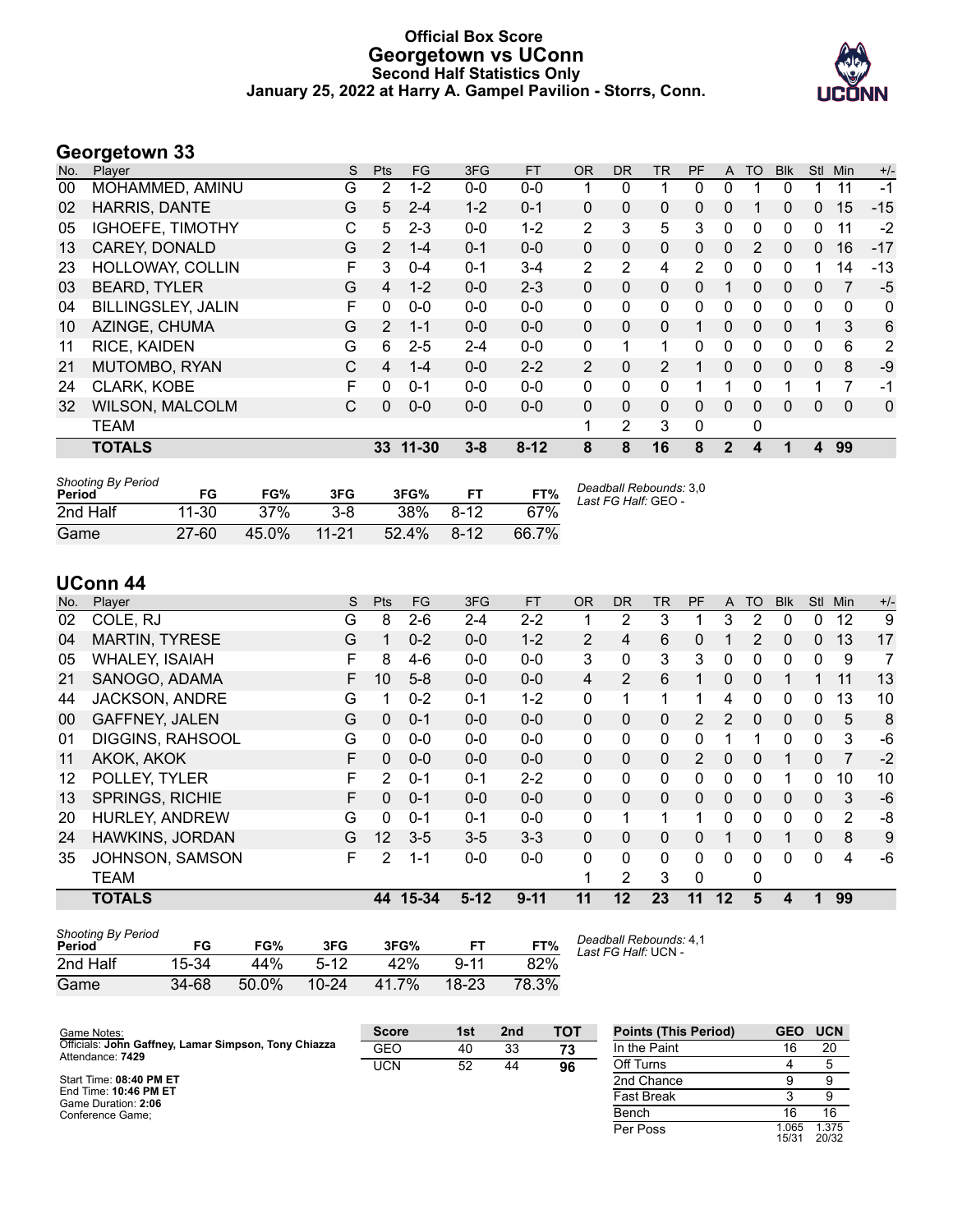# **Official Play-By-Play Georgetown vs UConn Second Half January 25, 2022 at Harry A. Gampel Pavilion - Storrs, Conn.**



## **Period 2**

#### **Starters:**

| Time  | <b>VISITORS: Georgetown</b>             | <b>Score</b> | <b>Margin</b> | <b>HOME: UConn</b>                   |
|-------|-----------------------------------------|--------------|---------------|--------------------------------------|
| 20:00 |                                         |              |               | SUB OUT: GAFFNEY, JALEN              |
| 20:00 |                                         |              |               | SUB OUT: POLLEY, TYLER               |
| 20:00 |                                         |              |               | SUB IN: SANOGO, ADAMA                |
| 20:00 |                                         |              |               | SUB IN: JACKSON, ANDRE               |
| 20:00 | SUB OUT: RICE, KAIDEN                   |              |               |                                      |
| 20:00 | SUB OUT: MUTOMBO, RYAN                  |              |               |                                      |
| 20:00 | SUB OUT: WILSON, MALCOLM                |              |               |                                      |
| 20:00 | SUB IN: IGHOEFE, TIMOTHY                |              |               |                                      |
| 20:00 | SUB IN: CAREY, DONALD                   |              |               |                                      |
| 20:00 | SUB IN: HOLLOWAY, COLLIN                |              |               |                                      |
| 19:33 |                                         |              |               | MISSED 3PTR by COLE, RJ              |
| 19:30 | REBOUND (DEF) by IGHOEFE, TIMOTHY       |              |               |                                      |
| 19:21 | TURNOVER (BADPASS) by CAREY, DONALD     |              |               |                                      |
| 19:02 |                                         |              |               | MISSED JUMPER by SANOGO, ADAMA       |
| 18:59 |                                         |              |               | REBOUND (OFF) by TEAM                |
| 18:42 |                                         |              |               | MISSED JUMPER by WHALEY, ISAIAH      |
| 18:39 | REBOUND (DEF) by HOLLOWAY, COLLIN       |              |               |                                      |
| 18:16 | MISSED JUMPER by IGHOEFE, TIMOTHY       |              |               |                                      |
| 18:14 |                                         |              |               | REBOUND (DEF) by COLE, RJ            |
| 18:10 |                                         | 54-40        | H 14          | GOOD! LAYUP by WHALEY, ISAIAH [FB]   |
| 18:10 |                                         |              |               | ASSIST by COLE, RJ                   |
| 17:39 | TURNOVER (BADPASS) by CAREY, DONALD     |              |               |                                      |
| 17:39 |                                         |              |               | STEAL by SANOGO, ADAMA               |
| 17:35 |                                         | 57-40        | H 17          | GOOD! 3PTR by COLE, RJ [FB]          |
| 17:35 |                                         |              |               | ASSIST by JACKSON, ANDRE             |
| 17:07 |                                         |              |               | FOUL (PERSONAL) by COLE, RJ          |
| 17:06 | GOOD! LAYUP by MOHAMMED, AMINU          | 57-42        | H 15          |                                      |
| 16:43 | FOUL (PERSONAL) by IGHOEFE, TIMOTHY     |              |               |                                      |
| 16:36 |                                         |              |               | MISSED JUMPER by COLE, RJ            |
| 16:33 |                                         |              |               | REBOUND (OFF) by MARTIN, TYRESE      |
| 16:32 |                                         |              |               | MISSED JUMPER by MARTIN, TYRESE      |
| 16:27 |                                         |              |               | REBOUND (OFF) by SANOGO, ADAMA       |
| 16:27 |                                         |              |               | MISSED LAYUP by SANOGO, ADAMA        |
| 16:26 |                                         |              |               | REBOUND (OFF) by WHALEY, ISAIAH      |
| 16:26 |                                         |              |               | MISSED LAYUP by WHALEY, ISAIAH       |
| 16:24 | REBOUND (DEF) by IGHOEFE, TIMOTHY       |              |               |                                      |
| 16:24 |                                         |              |               | FOUL (PERSONAL) by SANOGO, ADAMA     |
| 16:24 |                                         |              |               | SUB OUT: SANOGO, ADAMA               |
| 16:24 |                                         |              |               | SUB IN: AKOK, AKOK                   |
| 16:03 |                                         |              |               | FOUL (PERSONAL) by WHALEY, ISAIAH    |
| 16:03 | GOOD! FT by HOLLOWAY, COLLIN            | 57-43        | H 14          |                                      |
| 16:03 | GOOD! FT by HOLLOWAY, COLLIN            | 57-44        | H 13          |                                      |
| 15:59 |                                         |              |               | TURNOVER (BADPASS) by MARTIN, TYRESE |
| 15:59 | STEAL by HOLLOWAY, COLLIN               |              |               |                                      |
| 15:52 | TURNOVER (OUTOFBOUNDS) by HARRIS, DANTE |              |               |                                      |
| 15:52 |                                         |              |               |                                      |
| 15:40 |                                         |              |               | TURNOVER (BADPASS) by MARTIN, TYRESE |
| 15:40 | STEAL by MOHAMMED, AMINU                |              |               |                                      |
| 15:30 |                                         |              |               | FOUL (PERSONAL) by AKOK, AKOK        |
| 15:29 |                                         |              |               | FOUL (PERSONAL) by AKOK, AKOK        |
| 15:29 |                                         |              |               | SUB OUT: AKOK, AKOK                  |
| 15:29 |                                         |              |               | SUB IN: POLLEY, TYLER                |
| 15:20 | MISSED 3PTR by CAREY, DONALD            |              |               |                                      |
| 15:17 |                                         |              |               | REBOUND (DEF) by MARTIN, TYRESE      |
| 14:51 |                                         |              |               | MISSED 3PTR by JACKSON, ANDRE        |
| 14:48 |                                         |              |               | REBOUND (OFF) by COLE, RJ            |
| 14:46 |                                         |              |               | MISSED JUMPER by COLE, RJ            |
| 14:45 |                                         |              |               | REBOUND (OFF) by MARTIN, TYRESE      |
| 14:45 | FOUL (PERSONAL) by HOLLOWAY, COLLIN     |              |               |                                      |
| 14:45 |                                         |              |               | MISSED FT by MARTIN, TYRESE          |
| 14:45 |                                         |              |               | REBOUND (OFF) by TEAM                |
| 14:45 | SUB OUT: HOLLOWAY, COLLIN               |              |               |                                      |
| 14:45 | SUB IN: RICE, KAIDEN                    |              |               |                                      |
| 14:45 |                                         | 58-44        | H 14          | GOOD! FT by MARTIN, TYRESE           |
| 14:33 | TURNOVER (LOSTBALL) by MOHAMMED, AMINU  |              |               |                                      |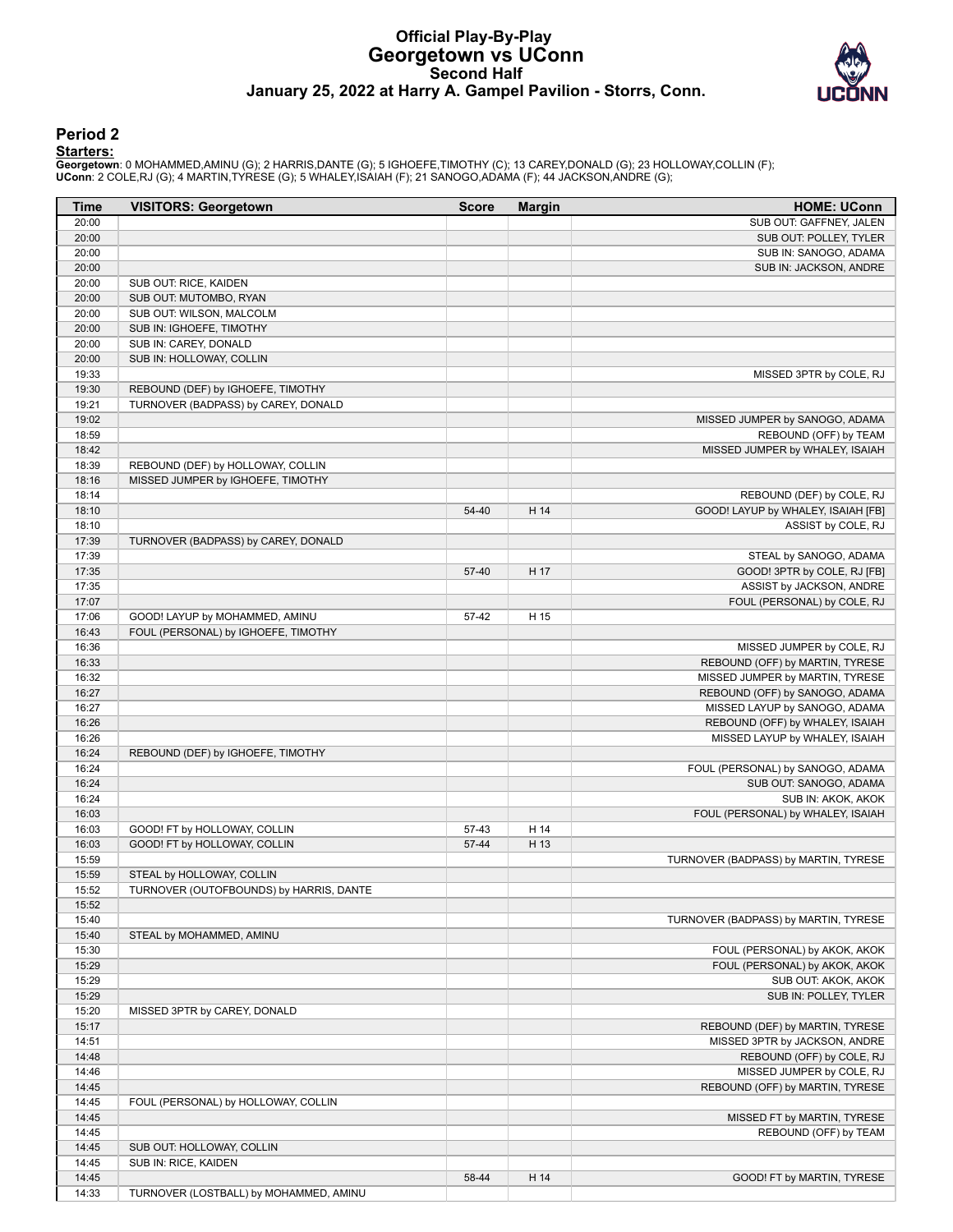| Time           | <b>VISITORS: Georgetown</b>                                           | <b>Score</b>   | <b>Margin</b> | <b>HOME: UConn</b>                                               |
|----------------|-----------------------------------------------------------------------|----------------|---------------|------------------------------------------------------------------|
| 14:24          |                                                                       | 60-44          | H 16          | GOOD! DUNK by WHALEY, ISAIAH [FB]                                |
| 14:24          |                                                                       |                |               | ASSIST by COLE, RJ                                               |
| 14:01          | GOOD! LAYUP by HARRIS, DANTE                                          | 60-46          | H 14          |                                                                  |
| 13:38          |                                                                       |                |               | MISSED JUMPER by JACKSON, ANDRE                                  |
| 13:38<br>13:37 |                                                                       | 62-46          | H 16          | REBOUND (OFF) by WHALEY, ISAIAH<br>GOOD! LAYUP by WHALEY, ISAIAH |
| 13:19          | MISSED LAYUP by HARRIS, DANTE                                         |                |               |                                                                  |
| 13:17          | REBOUND (OFF) by IGHOEFE, TIMOTHY                                     |                |               |                                                                  |
| 13:16          | GOOD! LAYUP by IGHOEFE, TIMOTHY                                       | 62-48          | H 14          |                                                                  |
| 13:07          | FOUL (PERSONAL) by IGHOEFE, TIMOTHY                                   |                |               |                                                                  |
| 13:07          |                                                                       | 63-48          | H 15          | GOOD! FT by POLLEY, TYLER                                        |
| 13:07          |                                                                       |                |               | SUB OUT: COLE, RJ                                                |
| 13:07          |                                                                       |                |               | SUB OUT: JACKSON, ANDRE                                          |
| 13:07          |                                                                       |                |               | SUB IN: GAFFNEY, JALEN                                           |
| 13:07          |                                                                       |                |               | SUB IN: HAWKINS, JORDAN                                          |
| 13:07          | SUB OUT: HARRIS, DANTE                                                |                |               |                                                                  |
| 13:07<br>13:07 | SUB OUT: IGHOEFE, TIMOTHY<br>SUB IN: BEARD, TYLER                     |                |               |                                                                  |
| 13:07          | SUB IN: MUTOMBO, RYAN                                                 |                |               |                                                                  |
| 13:07          |                                                                       | 64-48          | H 16          | GOOD! FT by POLLEY, TYLER                                        |
| 13:02          | MISSED 3PTR by RICE, KAIDEN                                           |                |               |                                                                  |
| 12:58          | REBOUND (OFF) by MUTOMBO, RYAN                                        |                |               |                                                                  |
| 12:53          |                                                                       |                |               | FOUL (PERSONAL) by WHALEY, ISAIAH                                |
| 12:53          | GOOD! FT by MUTOMBO, RYAN                                             | 64-49          | H 15          |                                                                  |
| 12:53          | GOOD! FT by MUTOMBO, RYAN                                             | 64-50          | H 14          |                                                                  |
| 12:45          |                                                                       |                |               | MISSED 3PTR by POLLEY, TYLER                                     |
| 12:41          |                                                                       |                |               | REBOUND (OFF) by WHALEY, ISAIAH                                  |
| 12:41          |                                                                       | 66-50          | H 16          | GOOD! LAYUP by WHALEY, ISAIAH                                    |
| 12:24<br>12:13 | GOOD! JUMPER by CAREY, DONALD [PNT]                                   | 66-52<br>69-52 | H 14<br>H 17  |                                                                  |
| 12:13          |                                                                       |                |               | GOOD! 3PTR by HAWKINS, JORDAN<br>ASSIST by GAFFNEY, JALEN        |
| 12:11          |                                                                       |                |               | TIMEOUT 30SEC                                                    |
| 12:11          |                                                                       |                |               | SUB OUT: WHALEY, ISAIAH                                          |
| 12:11          |                                                                       |                |               | SUB IN: SANOGO, ADAMA                                            |
| 12:11          | SUB OUT: RICE, KAIDEN                                                 |                |               |                                                                  |
| 12:11          | SUB IN: HOLLOWAY, COLLIN                                              |                |               |                                                                  |
| 11:49          | MISSED LAYUP by MOHAMMED, AMINU                                       |                |               |                                                                  |
| 11:49          |                                                                       |                |               | BLOCK by HAWKINS, JORDAN                                         |
| 11:46          | REBOUND (OFF) by MUTOMBO, RYAN                                        |                |               |                                                                  |
| 11:41<br>11:38 | MISSED JUMPER by CAREY, DONALD                                        |                |               |                                                                  |
| 11:34          | REBOUND (OFF) by HOLLOWAY, COLLIN<br>MISSED LAYUP by HOLLOWAY, COLLIN |                |               |                                                                  |
| 11:32          |                                                                       |                |               | REBOUND (DEF) by TEAM                                            |
| 11:32          |                                                                       |                |               |                                                                  |
| 11:32          | SUB OUT: MOHAMMED, AMINU                                              |                |               |                                                                  |
| 11:32          | SUB IN: HARRIS, DANTE                                                 |                |               |                                                                  |
| 11:23          |                                                                       | 72-52          | H 20          | GOOD! 3PTR by HAWKINS, JORDAN                                    |
| 11:23          |                                                                       |                |               | ASSIST by GAFFNEY, JALEN                                         |
| 11:00          | MISSED JUMPER by MUTOMBO, RYAN                                        |                |               |                                                                  |
| 10:58          |                                                                       |                |               | REBOUND (DEF) by MARTIN, TYRESE                                  |
| 10:53<br>10:53 |                                                                       | 74-52          | H 22          | GOOD! DUNK by SANOGO, ADAMA<br>ASSIST by MARTIN, TYRESE          |
| 10:35          | MISSED JUMPER by MUTOMBO, RYAN                                        |                |               |                                                                  |
| 10:32          |                                                                       |                |               | REBOUND (DEF) by MARTIN, TYRESE                                  |
| 10:25          |                                                                       |                |               | MISSED LAYUP by MARTIN, TYRESE                                   |
| 10:21          |                                                                       |                |               | REBOUND (OFF) by SANOGO, ADAMA                                   |
| 10:21          |                                                                       |                |               | MISSED LAYUP by SANOGO, ADAMA                                    |
| 10:21          | REBOUND (DEF) by TEAM                                                 |                |               |                                                                  |
| 10:21          |                                                                       |                |               | SUB OUT: MARTIN, TYRESE                                          |
| 10:21          |                                                                       |                |               | SUB IN: JACKSON, ANDRE                                           |
| 10:05          | MISSED JUMPER by BEARD, TYLER                                         |                |               |                                                                  |
| 10:02          |                                                                       |                |               | REBOUND (DEF) by SANOGO, ADAMA                                   |
| 09:56<br>09:56 |                                                                       | 76-52          | H 24          | GOOD! DUNK by SANOGO, ADAMA<br>ASSIST by JACKSON, ANDRE          |
| 09:39          | MISSED DUNK by CAREY, DONALD                                          |                |               |                                                                  |
| 09:37          |                                                                       |                |               | REBOUND (DEF) by JACKSON, ANDRE                                  |
| 09:35          |                                                                       |                |               | MISSED 3PTR by HAWKINS, JORDAN                                   |
| 09:31          |                                                                       |                |               | REBOUND (OFF) by SANOGO, ADAMA                                   |
| 09:25          |                                                                       | 78-52          | H 26          | GOOD! LAYUP by SANOGO, ADAMA                                     |
| 09:25          |                                                                       |                |               | ASSIST by JACKSON, ANDRE                                         |
| 09:19          | <b>TIMEOUT TEAM</b>                                                   |                |               |                                                                  |
| 09:19          | SUB OUT: BEARD, TYLER                                                 |                |               |                                                                  |
| 09:19          | SUB OUT: MUTOMBO, RYAN                                                |                |               |                                                                  |
| 09:19<br>09:19 | SUB IN: MOHAMMED, AMINU<br>SUB IN: IGHOEFE, TIMOTHY                   |                |               |                                                                  |
| 09:11          | GOOD! 3PTR by HARRIS, DANTE                                           | 78-55          | H 23          |                                                                  |
|                |                                                                       |                |               |                                                                  |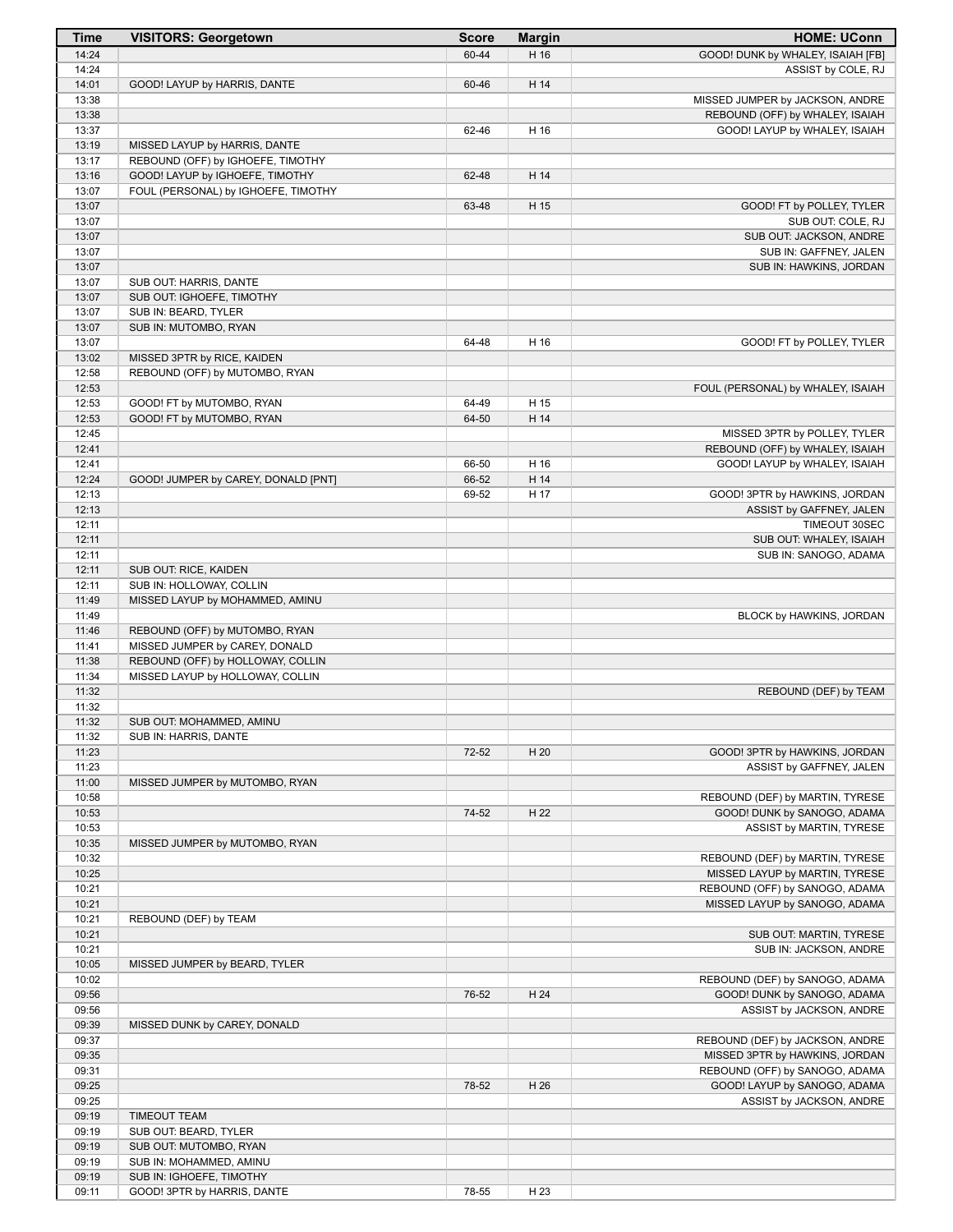| <b>Time</b>    | <b>VISITORS: Georgetown</b>                              | <b>Score</b> | <b>Margin</b> | <b>HOME: UConn</b>                                           |
|----------------|----------------------------------------------------------|--------------|---------------|--------------------------------------------------------------|
| 08:59          |                                                          |              |               | MISSED JUMPER by GAFFNEY, JALEN                              |
| 08:56          | REBOUND (DEF) by HOLLOWAY, COLLIN                        |              |               |                                                              |
| 08:39          |                                                          |              |               | FOUL (PERSONAL) by GAFFNEY, JALEN                            |
| 08:39          | MISSED FT by HOLLOWAY, COLLIN                            |              |               |                                                              |
| 08:39          | REBOUND (OFF) by TEAM                                    |              |               |                                                              |
| 08:39          |                                                          |              |               | SUB OUT: GAFFNEY, JALEN                                      |
| 08:39<br>08:39 |                                                          | 78-56        | H 22          | SUB IN: COLE, RJ                                             |
| 08:15          | GOOD! FT by HOLLOWAY, COLLIN                             | 80-56        | H 24          | GOOD! LAYUP by SANOGO, ADAMA                                 |
| 08:15          |                                                          |              |               | ASSIST by COLE, RJ                                           |
| 07:53          | MISSED JUMPER by HOLLOWAY, COLLIN                        |              |               |                                                              |
| 07:48          | REBOUND (OFF) by IGHOEFE, TIMOTHY                        |              |               |                                                              |
| 07:48          | GOOD! LAYUP by IGHOEFE, TIMOTHY                          | 80-58        | H 22          |                                                              |
| 07:39          |                                                          |              |               | MISSED 3PTR by HAWKINS, JORDAN                               |
| 07:35          | REBOUND (DEF) by IGHOEFE, TIMOTHY                        |              |               |                                                              |
| 07:21          | MISSED 3PTR by HARRIS, DANTE                             |              |               |                                                              |
| 07:18          | REBOUND (OFF) by MOHAMMED, AMINU                         |              |               |                                                              |
| 07:14          | MISSED 3PTR by HOLLOWAY, COLLIN                          |              |               |                                                              |
| 07:10          |                                                          |              |               | REBOUND (DEF) by TEAM                                        |
| 07:10          |                                                          |              |               |                                                              |
| 07:10          |                                                          |              |               | SUB OUT: SANOGO, ADAMA                                       |
| 07:10          |                                                          |              |               | SUB OUT: HAWKINS, JORDAN                                     |
| 07:10          |                                                          |              |               | SUB IN: MARTIN, TYRESE                                       |
| 07:10          |                                                          |              |               | SUB IN: WHALEY, ISAIAH                                       |
| 06:52          |                                                          |              |               | TURNOVER (BADPASS) by COLE, RJ                               |
| 06:45          | SUB OUT: MOHAMMED, AMINU                                 |              |               |                                                              |
| 06:45<br>06:33 | SUB IN: CLARK, KOBE<br>MISSED JUMPER by HOLLOWAY, COLLIN |              |               |                                                              |
| 06:33          |                                                          |              |               | BLOCK by POLLEY, TYLER                                       |
| 06:29          |                                                          |              |               | REBOUND (DEF) by MARTIN, TYRESE                              |
| 06:25          | FOUL (PERSONAL) by HOLLOWAY, COLLIN                      |              |               |                                                              |
| 06:25          |                                                          | 81-58        | H 23          | GOOD! FT by COLE, RJ [FB]                                    |
| 06:25          |                                                          |              |               | SUB OUT: POLLEY, TYLER                                       |
| 06:25          |                                                          |              |               | SUB IN: AKOK, AKOK                                           |
| 06:25          |                                                          | 82-58        | H 24          | GOOD! FT by COLE, RJ [FB]                                    |
| 06:11          | MISSED LAYUP by CLARK, KOBE                              |              |               |                                                              |
| 06:11          |                                                          |              |               | <b>BLOCK by AKOK, AKOK</b>                                   |
| 06:08          | REBOUND (OFF) by HOLLOWAY, COLLIN                        |              |               |                                                              |
| 06:02          |                                                          |              |               | FOUL (PERSONAL) by WHALEY, ISAIAH                            |
| 06:02          |                                                          |              |               | SUB OUT: WHALEY, ISAIAH                                      |
| 06:02          |                                                          |              |               | SUB IN: SANOGO, ADAMA                                        |
| 06:02          | MISSED FT by HARRIS, DANTE                               |              |               |                                                              |
| 06:00          |                                                          |              |               | REBOUND (DEF) by SANOGO, ADAMA                               |
| 05:44          | FOUL (PERSONAL) by CLARK, KOBE                           |              |               |                                                              |
| 05:26<br>05:22 |                                                          |              |               | MISSED 3PTR by COLE, RJ<br>REBOUND (OFF) by SANOGO, ADAMA    |
| 05:21          |                                                          | 84-58        | H 26          | GOOD! LAYUP by SANOGO, ADAMA                                 |
| 05:04          |                                                          |              |               | FOUL (PERSONAL) by JACKSON, ANDRE                            |
| 05:04          | MISSED FT by IGHOEFE, TIMOTHY                            |              |               |                                                              |
| 05:04          | REBOUND (OFF) by TEAM                                    |              |               |                                                              |
| 05:04          | GOOD! FT by IGHOEFE, TIMOTHY                             | 84-59        | H 25          |                                                              |
| 04:46          | FOUL (PERSONAL) by IGHOEFE, TIMOTHY                      |              |               |                                                              |
| 04:46          | SUB OUT: IGHOEFE, TIMOTHY                                |              |               |                                                              |
| 04:46          | SUB IN: MUTOMBO, RYAN                                    |              |               |                                                              |
| 04:46          |                                                          |              |               | MISSED FT by JACKSON, ANDRE                                  |
| 04:46          |                                                          |              |               | REBOUND (OFF) by TEAM                                        |
| 04:46          |                                                          | 85-59        | H 26          | GOOD! FT by JACKSON, ANDRE                                   |
| 04:31          |                                                          | 88-59        | H 29          | GOOD! 3PTR by COLE, RJ                                       |
| 04:31          |                                                          |              |               | ASSIST by JACKSON, ANDRE                                     |
| 04:05          | MISSED JUMPER by MUTOMBO, RYAN                           |              |               |                                                              |
| 04:05          |                                                          |              |               | BLOCK by SANOGO, ADAMA                                       |
| 04:00<br>03:48 |                                                          |              |               | REBOUND (DEF) by COLE, RJ<br>TURNOVER (LOSTBALL) by COLE, RJ |
| 03:48          | STEAL by CLARK, KOBE                                     |              |               |                                                              |
| 03:48          |                                                          |              |               |                                                              |
| 03:48          |                                                          |              |               | SUB OUT: COLE, RJ                                            |
| 03:48          |                                                          |              |               | SUB OUT: MARTIN, TYRESE                                      |
| 03:48          |                                                          |              |               | SUB OUT: SANOGO, ADAMA                                       |
| 03:48          |                                                          |              |               | SUB OUT: JACKSON, ANDRE                                      |
| 03:48          |                                                          |              |               | SUB IN: GAFFNEY, JALEN                                       |
| 03:48          |                                                          |              |               | SUB IN: POLLEY, TYLER                                        |
| 03:48          |                                                          |              |               | SUB IN: HAWKINS, JORDAN                                      |
| 03:48          |                                                          |              |               | SUB IN: JOHNSON, SAMSON                                      |
| 03:48          | SUB OUT: HARRIS, DANTE                                   |              |               |                                                              |
| 03:48          | SUB OUT: CAREY, DONALD                                   |              |               |                                                              |
| 03:48          | SUB IN: BEARD, TYLER                                     |              |               |                                                              |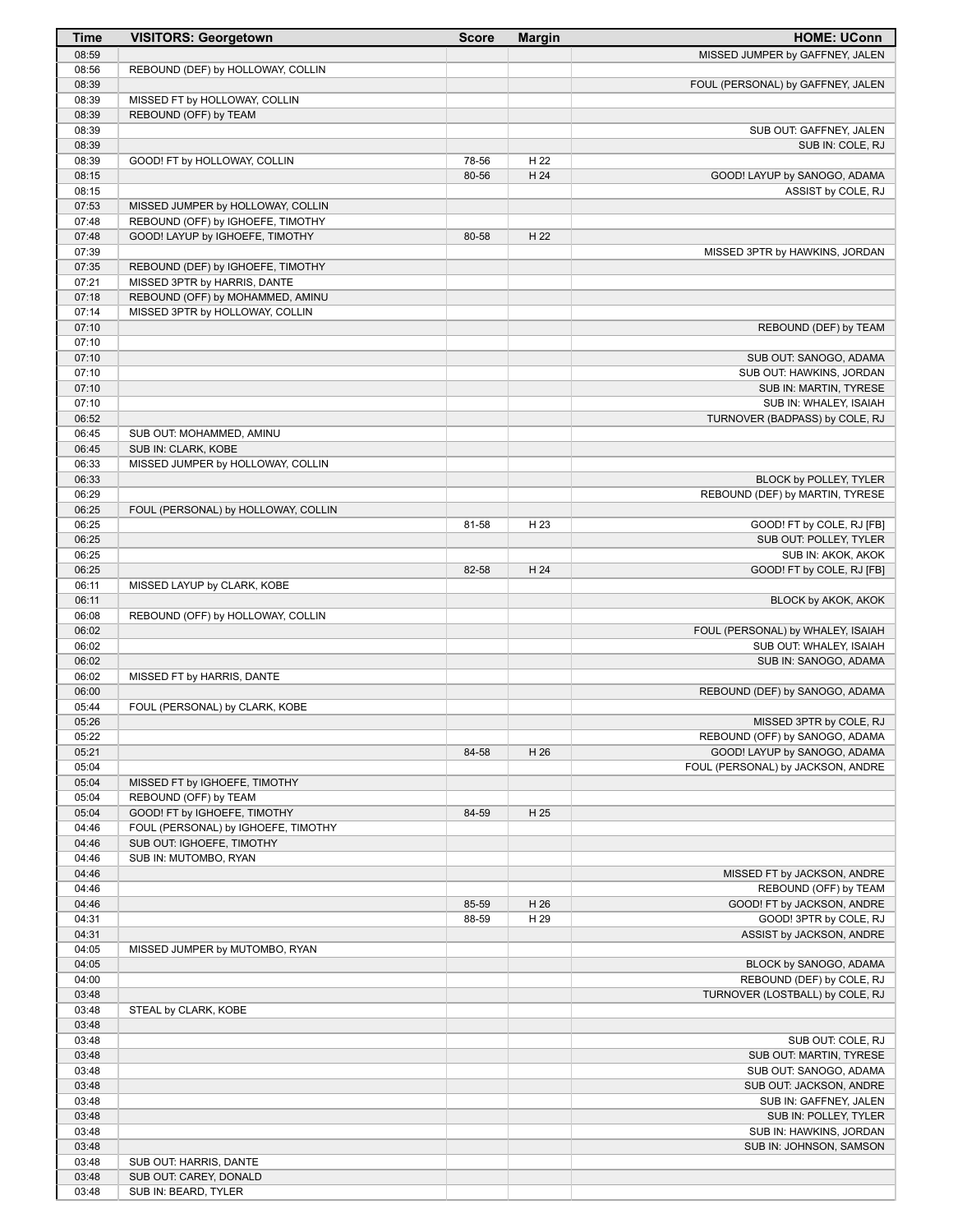| <b>Time</b> | <b>VISITORS: Georgetown</b>        | <b>Score</b> | <b>Margin</b> | <b>HOME: UConn</b>                     |
|-------------|------------------------------------|--------------|---------------|----------------------------------------|
| 03:48       | SUB IN: RICE, KAIDEN               |              |               |                                        |
| 03:34       | GOOD! LAYUP by MUTOMBO, RYAN [PNT] | 88-61        | H 27          |                                        |
| 03:04       |                                    | $90 - 61$    | H 29          | GOOD! DUNK by JOHNSON, SAMSON          |
| 03:04       |                                    |              |               | ASSIST by HAWKINS, JORDAN              |
| 02:59       |                                    |              |               | FOUL (PERSONAL) by GAFFNEY, JALEN      |
| 02:59       |                                    |              |               | SUB OUT: GAFFNEY, JALEN                |
| 02:59       |                                    |              |               | SUB OUT: POLLEY, TYLER                 |
| 02:59       |                                    |              |               | SUB IN: DIGGINS, RAHSOOL               |
| 02:59       |                                    |              |               | SUB IN: SPRINGS, RICHIE                |
| 02:59       | MISSED FT by BEARD, TYLER          |              |               |                                        |
| 02:59       | REBOUND (OFF) by TEAM              |              |               |                                        |
| 02:59       | SUB OUT: HOLLOWAY, COLLIN          |              |               |                                        |
| 02:59       | SUB IN: AZINGE, CHUMA              |              |               |                                        |
| 02:59       | GOOD! FT by BEARD, TYLER [FB]      | 90-62        | H 28          |                                        |
| 02:43       |                                    | 93-62        | H 31          | GOOD! 3PTR by HAWKINS, JORDAN          |
| 02:43       |                                    |              |               | ASSIST by DIGGINS, RAHSOOL             |
| 02:42       | FOUL (PERSONAL) by AZINGE, CHUMA   |              |               |                                        |
| 02:42       |                                    | 94-62        | H 32          | GOOD! FT by HAWKINS, JORDAN            |
| 02:25       | MISSED 3PTR by RICE, KAIDEN        |              |               |                                        |
| 02:22       | REBOUND (OFF) by TEAM              |              |               |                                        |
| 02:19       | GOOD! 3PTR by RICE, KAIDEN         | 94-65        | H 29          |                                        |
| 02:19       | ASSIST by CLARK, KOBE              |              |               |                                        |
| 01:51       | FOUL (PERSONAL) by MUTOMBO, RYAN   |              |               |                                        |
| 01:51       |                                    | 95-65        | H 30          | GOOD! FT by HAWKINS, JORDAN            |
| 01:51       |                                    | 96-65        | H 31          | GOOD! FT by HAWKINS, JORDAN            |
| 01:51       |                                    |              |               | SUB OUT: HAWKINS, JORDAN               |
| 01:51       |                                    |              |               | SUB IN: HURLEY, ANDREW                 |
| 01:43       | GOOD! LAYUP by BEARD, TYLER [PNT]  | 96-67        | H 29          |                                        |
| 01:43       |                                    |              |               | FOUL (PERSONAL) by HURLEY, ANDREW      |
| 01:43       | GOOD! FT by BEARD, TYLER           | 96-68        | H 28          |                                        |
| 01:29       |                                    |              |               | MISSED JUMPER by SPRINGS, RICHIE       |
| 01:29       | BLOCK by CLARK, KOBE               |              |               |                                        |
| 01:28       | REBOUND (DEF) by TEAM              |              |               |                                        |
| 01:20       | GOOD! 3PTR by RICE, KAIDEN         | 96-71        | H 25          |                                        |
| 01:20       | ASSIST by BEARD, TYLER             |              |               |                                        |
| 00:41       |                                    |              |               | TURNOVER (BADPASS) by DIGGINS, RAHSOOL |
| 00:41       | STEAL by AZINGE, CHUMA             |              |               |                                        |
| 00:37       | GOOD! LAYUP by AZINGE, CHUMA [FB]  | 96-73        | H 23          |                                        |
| 00:18       |                                    |              |               | MISSED 3PTR by HURLEY, ANDREW          |
| 00:15       | REBOUND (DEF) by RICE, KAIDEN      |              |               |                                        |
| 00:09       | MISSED JUMPER by RICE, KAIDEN      |              |               |                                        |
| 00:07       |                                    |              |               | REBOUND (DEF) by HURLEY, ANDREW        |

# **Georgetown 73, UConn 96**

| <b>Points (This Period)</b> | <b>GEO</b>     | <b>UCN</b>     |
|-----------------------------|----------------|----------------|
| In the Paint                | 16             | 20             |
| Off Turns                   |                |                |
| 2nd Chance                  |                |                |
| <b>Fast Break</b>           |                |                |
| Bench                       | 16             | 16             |
| Per Poss                    | 1.065<br>15/31 | 1.375<br>20/32 |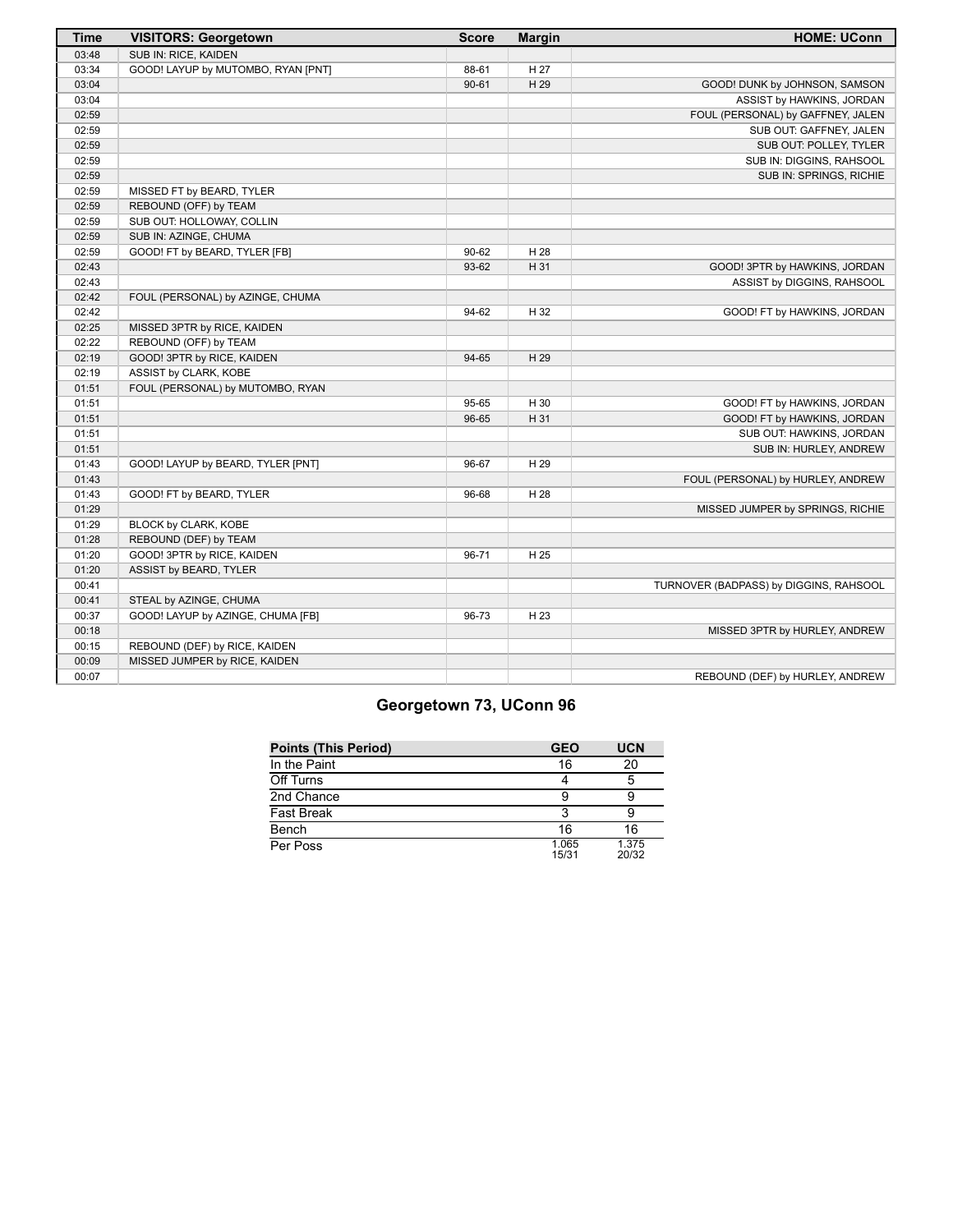# **Official Scoring/Possession Reference Chart Georgetown vs UConn Period 1 January 25, 2022 at Harry A. Gampel Pavilion - Storrs, Conn.**



## **Period 1**

#### **Starters:**

| <b>Time</b> | <b>VISITORS: Georgetown</b>           | <b>Score</b> | <b>Margin</b>  | <b>HOME: UConn</b>                      |
|-------------|---------------------------------------|--------------|----------------|-----------------------------------------|
| 19:40       |                                       | $2 - 0$      | H <sub>2</sub> | GOOD! LAYUP by SANOGO, ADAMA            |
| 18:54       |                                       | 4-0          | H 4            | GOOD! LAYUP by WHALEY, ISAIAH           |
| 18:54       |                                       | $5-0$        | H <sub>5</sub> | GOOD! FT by WHALEY, ISAIAH              |
| 18:35       | GOOD! 3PTR by HOLLOWAY, COLLIN        | $5-3$        | H <sub>2</sub> |                                         |
| 18:08       | GOOD! JUMPER by IGHOEFE, TIMOTHY      | 5-5          | $\mathsf{T}$   |                                         |
| 17:47       |                                       | 7-5          | H <sub>2</sub> | GOOD! DUNK by JACKSON, ANDRE            |
| 16:26       |                                       | $8-5$        | $H_3$          | GOOD! FT by SANOGO, ADAMA               |
| 16:26       |                                       | $9 - 5$      | H4             | GOOD! FT by SANOGO, ADAMA               |
| 15:58       | GOOD! LAYUP by MOHAMMED, AMINU        | $9 - 7$      | H <sub>2</sub> |                                         |
| 14:55       |                                       | $11 - 7$     | H 4            | GOOD! DUNK by SANOGO, ADAMA [FB]        |
| 14:47       |                                       | $13 - 7$     | H <sub>6</sub> | GOOD! JUMPER by COLE, RJ [FB]           |
| 14:16       | GOOD! JUMPER by HARRIS, DANTE         | 13-9         | H4             |                                         |
| 13:45       |                                       | $15-9$       | H 6            | GOOD! JUMPER by COLE, RJ                |
| 13:22       |                                       | 17-9         | H 8            | GOOD! LAYUP by MARTIN, TYRESE [FB/PNT]  |
| 13:06       | GOOD! 3PTR by MOHAMMED, AMINU         | 17-12        | H <sub>5</sub> |                                         |
| 12:11       |                                       | $19-12$      | H 7            | GOOD! DUNK by AKOK, AKOK                |
| 11:50       | GOOD! LAYUP by MUTOMBO, RYAN          | 19-14        | H <sub>5</sub> |                                         |
| 11:28       |                                       | $22 - 14$    | H 8            | GOOD! 3PTR by AKOK, AKOK                |
| 10:57       |                                       | $25 - 14$    | H 11           | GOOD! 3PTR by HAWKINS, JORDAN [FB]      |
| 10:34       | GOOD! LAYUP by CAREY, DONALD [PNT]    | $25 - 16$    | H <sub>9</sub> |                                         |
| 09:48       | GOOD! 3PTR by RICE, KAIDEN            | $25-19$      | H <sub>6</sub> |                                         |
| 09:27       |                                       | 28-19        | H 9            | GOOD! 3PTR by POLLEY, TYLER             |
| 09:01       |                                       | 29-19        | H 10           | GOOD! FT by SANOGO, ADAMA               |
| 08:45       | GOOD! 3PTR by MOHAMMED, AMINU         | 29-22        | H 7            |                                         |
| 08:31       |                                       | 31-22        | H <sub>9</sub> | GOOD! JUMPER by SANOGO, ADAMA           |
| 08:01       | GOOD! 3PTR by HOLLOWAY, COLLIN        | $31 - 25$    | H 6            |                                         |
| 07:06       |                                       | 33-25        | H <sub>8</sub> | GOOD! JUMPER by JACKSON, ANDRE [FB/PNT] |
| 06:05       |                                       | 36-25        | H 11           | GOOD! 3PTR by MARTIN, TYRESE [FB]       |
| 05:31       | GOOD! 3PTR by CAREY, DONALD           | 36-28        | H <sub>8</sub> |                                         |
| 04:54       | GOOD! 3PTR by CAREY, DONALD [FB]      | 36-31        | H 5            |                                         |
| 04:24       |                                       | 38-31        | H 7            | GOOD! LAYUP by WHALEY, ISAIAH           |
| 03:28       |                                       | 40-31        | H 9            | GOOD! LAYUP by MARTIN, TYRESE [FB]      |
| 03:11       | GOOD! 3PTR by MOHAMMED, AMINU         | 40-34        | H 6            |                                         |
| 02:57       |                                       | 42-34        | H <sub>8</sub> | GOOD! LAYUP by COLE, RJ [PNT]           |
| 02:30       |                                       | 43-34        | H 9            | GOOD! FT by MARTIN, TYRESE [FB]         |
| 02:30       |                                       | 44-34        | H 10           | GOOD! FT by MARTIN, TYRESE [FB]         |
| 02:09       | GOOD! LAYUP by BILLINGSLEY, JALIN     | 44-36        | H <sub>8</sub> |                                         |
| 01:48       |                                       | 47-36        | H 11           | GOOD! 3PTR by MARTIN, TYRESE            |
| 01:28       | GOOD! JUMPER by MOHAMMED, AMINU [PNT] | 47-38        | H 9            |                                         |
| 00:56       |                                       | 49-38        | H 11           | GOOD! LAYUP by WHALEY, ISAIAH           |
| 00:43       | GOOD! JUMPER by HOLLOWAY, COLLIN      | 49-40        | H 9            |                                         |
| 00:15       |                                       | 50-40        | H 10           | GOOD! FT by POLLEY, TYLER               |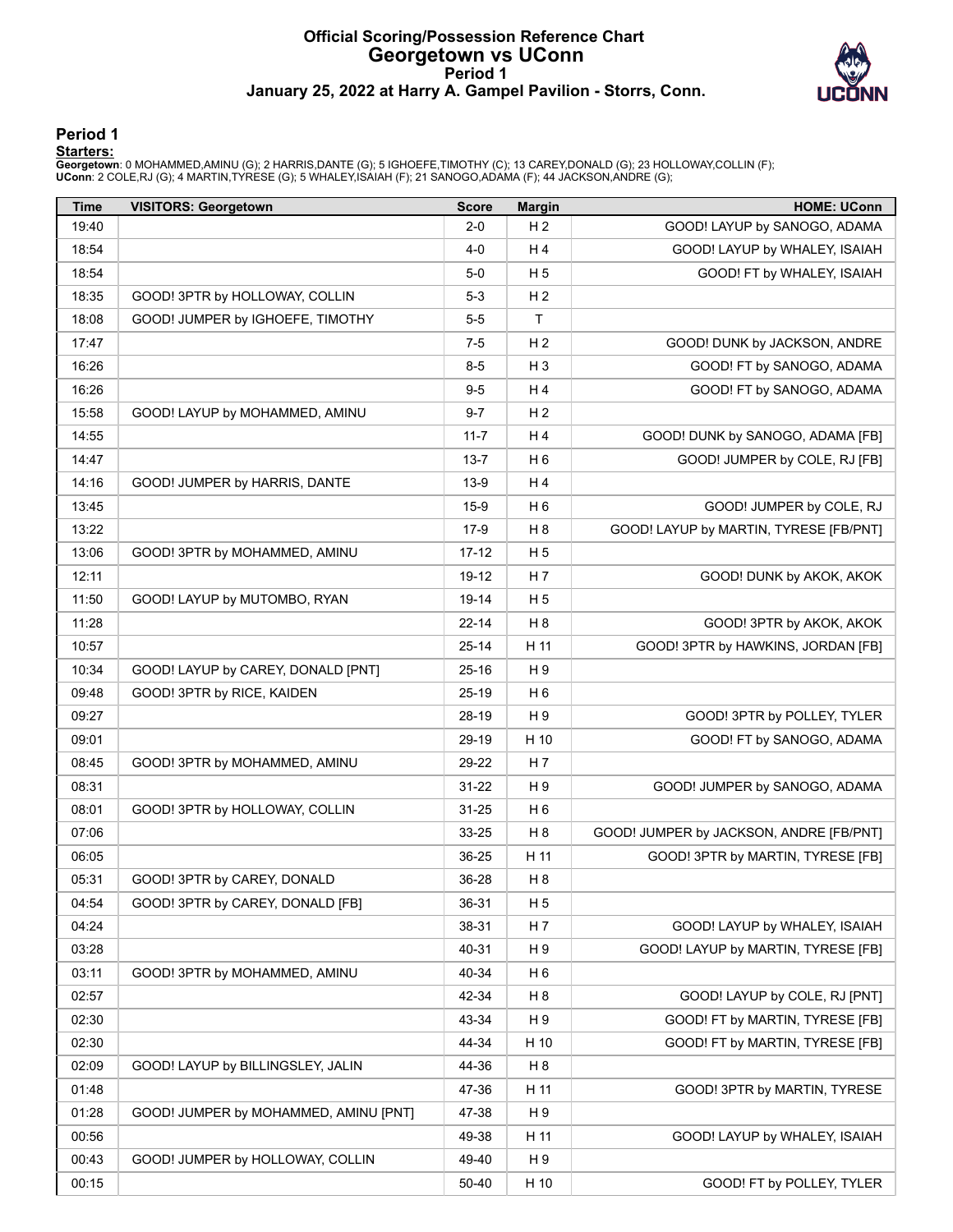| <b>Time</b> | <b>VISITORS: Georgetown</b> | Score     | <b>Margin</b> | <b>HOME: UConn</b>        |
|-------------|-----------------------------|-----------|---------------|---------------------------|
| 00:15       |                             | $51 - 40$ | H 11          | GOOD! FT by POLLEY, TYLER |
| 00:15       |                             | $52 - 40$ | H 12          | GOOD! FT by POLLEY, TYLER |

**Georgetown 40, UConn 52**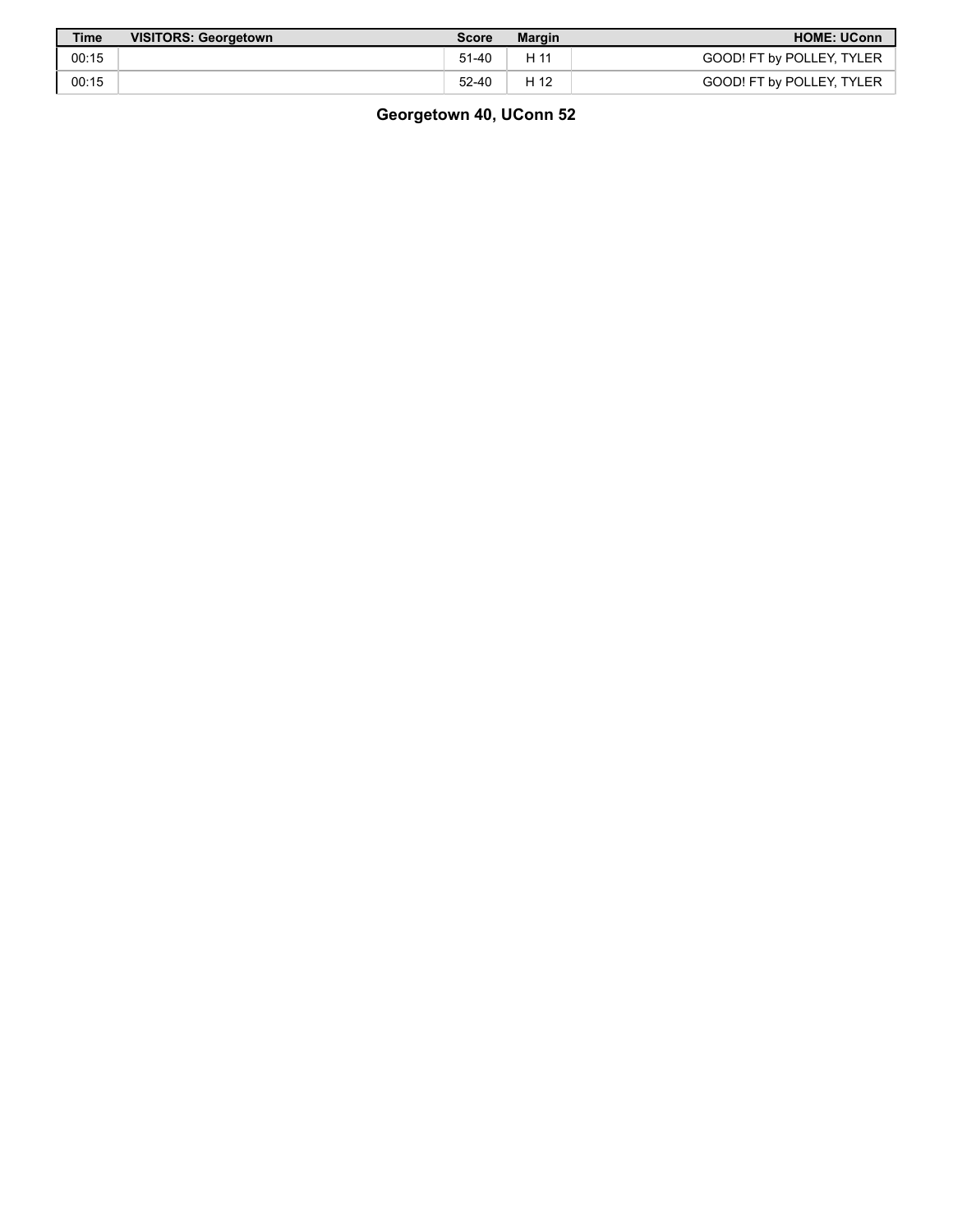# **Official Scoring/Possession Reference Chart Georgetown vs UConn Period 2 January 25, 2022 at Harry A. Gampel Pavilion - Storrs, Conn.**



## **Period 2**

#### **Starters:**

| <b>Time</b> | <b>VISITORS: Georgetown</b>         | <b>Score</b> | <b>Margin</b> | <b>HOME: UConn</b>                 |
|-------------|-------------------------------------|--------------|---------------|------------------------------------|
| 18:10       |                                     | 54-40        | H 14          | GOOD! LAYUP by WHALEY, ISAIAH [FB] |
| 17:35       |                                     | 57-40        | H 17          | GOOD! 3PTR by COLE, RJ [FB]        |
| 17:06       | GOOD! LAYUP by MOHAMMED, AMINU      | 57-42        | H 15          |                                    |
| 16:03       | GOOD! FT by HOLLOWAY, COLLIN        | 57-43        | H 14          |                                    |
| 16:03       | GOOD! FT by HOLLOWAY, COLLIN        | 57-44        | H 13          |                                    |
| 14:45       |                                     | 58-44        | H 14          | GOOD! FT by MARTIN, TYRESE         |
| 14:24       |                                     | 60-44        | H 16          | GOOD! DUNK by WHALEY, ISAIAH [FB]  |
| 14:01       | GOOD! LAYUP by HARRIS, DANTE        | 60-46        | H 14          |                                    |
| 13:37       |                                     | 62-46        | H 16          | GOOD! LAYUP by WHALEY, ISAIAH      |
| 13:16       | GOOD! LAYUP by IGHOEFE, TIMOTHY     | 62-48        | H 14          |                                    |
| 13:07       |                                     | 63-48        | H 15          | GOOD! FT by POLLEY, TYLER          |
| 13:07       |                                     | 64-48        | H 16          | GOOD! FT by POLLEY, TYLER          |
| 12:53       | GOOD! FT by MUTOMBO, RYAN           | 64-49        | H 15          |                                    |
| 12:53       | GOOD! FT by MUTOMBO, RYAN           | 64-50        | H 14          |                                    |
| 12:41       |                                     | 66-50        | H 16          | GOOD! LAYUP by WHALEY, ISAIAH      |
| 12:24       | GOOD! JUMPER by CAREY, DONALD [PNT] | 66-52        | H 14          |                                    |
| 12:13       |                                     | 69-52        | H 17          | GOOD! 3PTR by HAWKINS, JORDAN      |
| 11:23       |                                     | 72-52        | H 20          | GOOD! 3PTR by HAWKINS, JORDAN      |
| 10:53       |                                     | 74-52        | H 22          | GOOD! DUNK by SANOGO, ADAMA        |
| 09:56       |                                     | 76-52        | H 24          | GOOD! DUNK by SANOGO, ADAMA        |
| 09:25       |                                     | 78-52        | H 26          | GOOD! LAYUP by SANOGO, ADAMA       |
| 09:11       | GOOD! 3PTR by HARRIS, DANTE         | 78-55        | H 23          |                                    |
| 08:39       | GOOD! FT by HOLLOWAY, COLLIN        | 78-56        | H 22          |                                    |
| 08:15       |                                     | 80-56        | H 24          | GOOD! LAYUP by SANOGO, ADAMA       |
| 07:48       | GOOD! LAYUP by IGHOEFE, TIMOTHY     | 80-58        | H 22          |                                    |
| 06:25       |                                     | 81-58        | H 23          | GOOD! FT by COLE, RJ [FB]          |
| 06:25       |                                     | 82-58        | H 24          | GOOD! FT by COLE, RJ [FB]          |
| 05:21       |                                     | 84-58        | H 26          | GOOD! LAYUP by SANOGO, ADAMA       |
| 05:04       | GOOD! FT by IGHOEFE, TIMOTHY        | 84-59        | H 25          |                                    |
| 04:46       |                                     | 85-59        | H 26          | GOOD! FT by JACKSON, ANDRE         |
| 04:31       |                                     | 88-59        | H 29          | GOOD! 3PTR by COLE, RJ             |
| 03:34       | GOOD! LAYUP by MUTOMBO, RYAN [PNT]  | 88-61        | H 27          |                                    |
| 03:04       |                                     | 90-61        | H 29          | GOOD! DUNK by JOHNSON, SAMSON      |
| 02:59       | GOOD! FT by BEARD, TYLER [FB]       | 90-62        | H 28          |                                    |
| 02:43       |                                     | 93-62        | H 31          | GOOD! 3PTR by HAWKINS, JORDAN      |
| 02:42       |                                     | 94-62        | H 32          | GOOD! FT by HAWKINS, JORDAN        |
| 02:19       | GOOD! 3PTR by RICE, KAIDEN          | 94-65        | H 29          |                                    |
| 01:51       |                                     | 95-65        | H 30          | GOOD! FT by HAWKINS, JORDAN        |
| 01:51       |                                     | 96-65        | H 31          | GOOD! FT by HAWKINS, JORDAN        |
| 01:43       | GOOD! LAYUP by BEARD, TYLER [PNT]   | 96-67        | H 29          |                                    |
| 01:43       | GOOD! FT by BEARD, TYLER            | 96-68        | H 28          |                                    |
| 01:20       | GOOD! 3PTR by RICE, KAIDEN          | 96-71        | H 25          |                                    |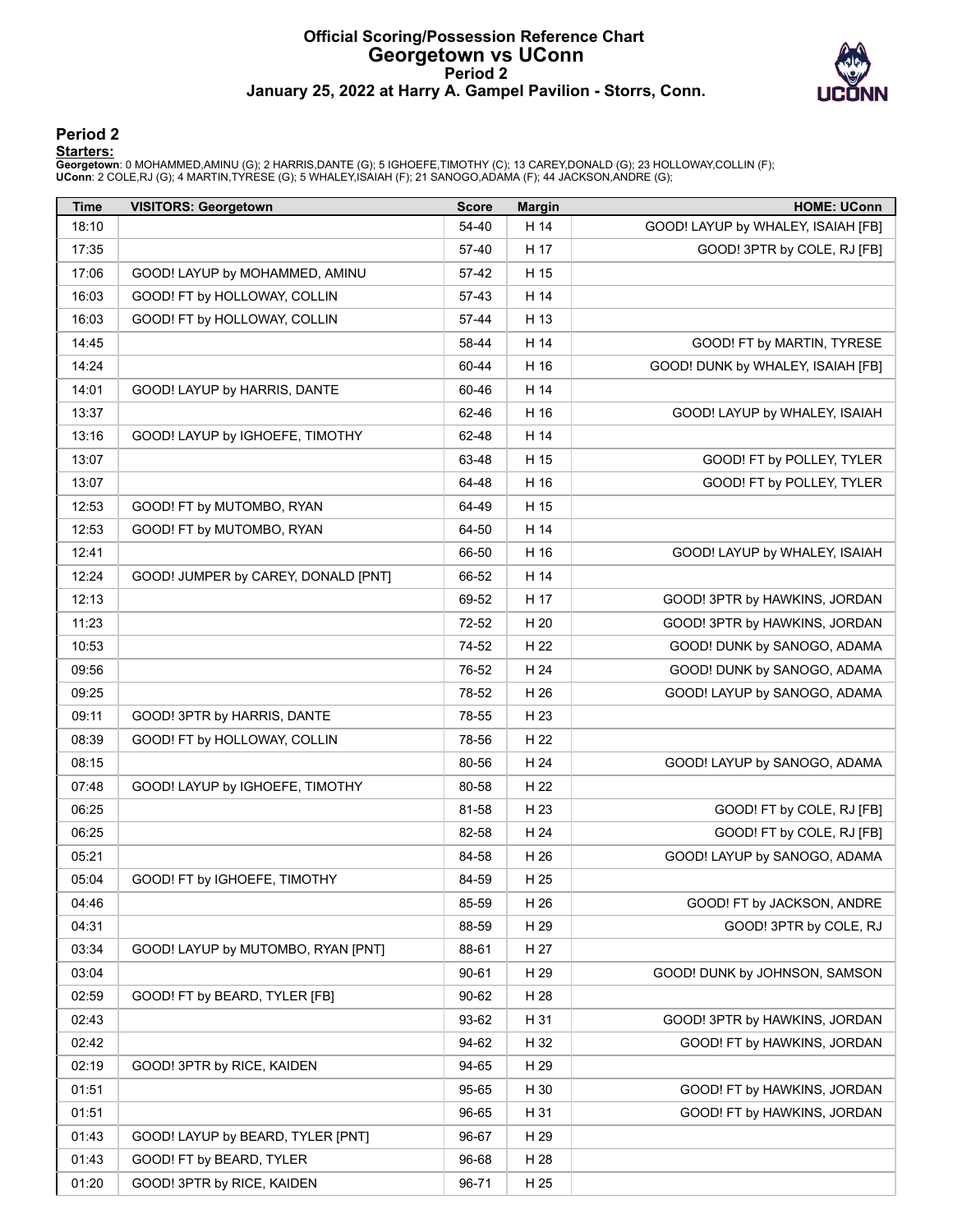| <b>Time</b> | <b>VISITORS: Georgetown</b>       | Score | <b>Margin</b> | <b>HOME: UConn</b> |
|-------------|-----------------------------------|-------|---------------|--------------------|
| 00:37       | GOOD! LAYUP by AZINGE, CHUMA IFBI | 96-73 | ተ 23          |                    |

# **Georgetown 73, UConn 96**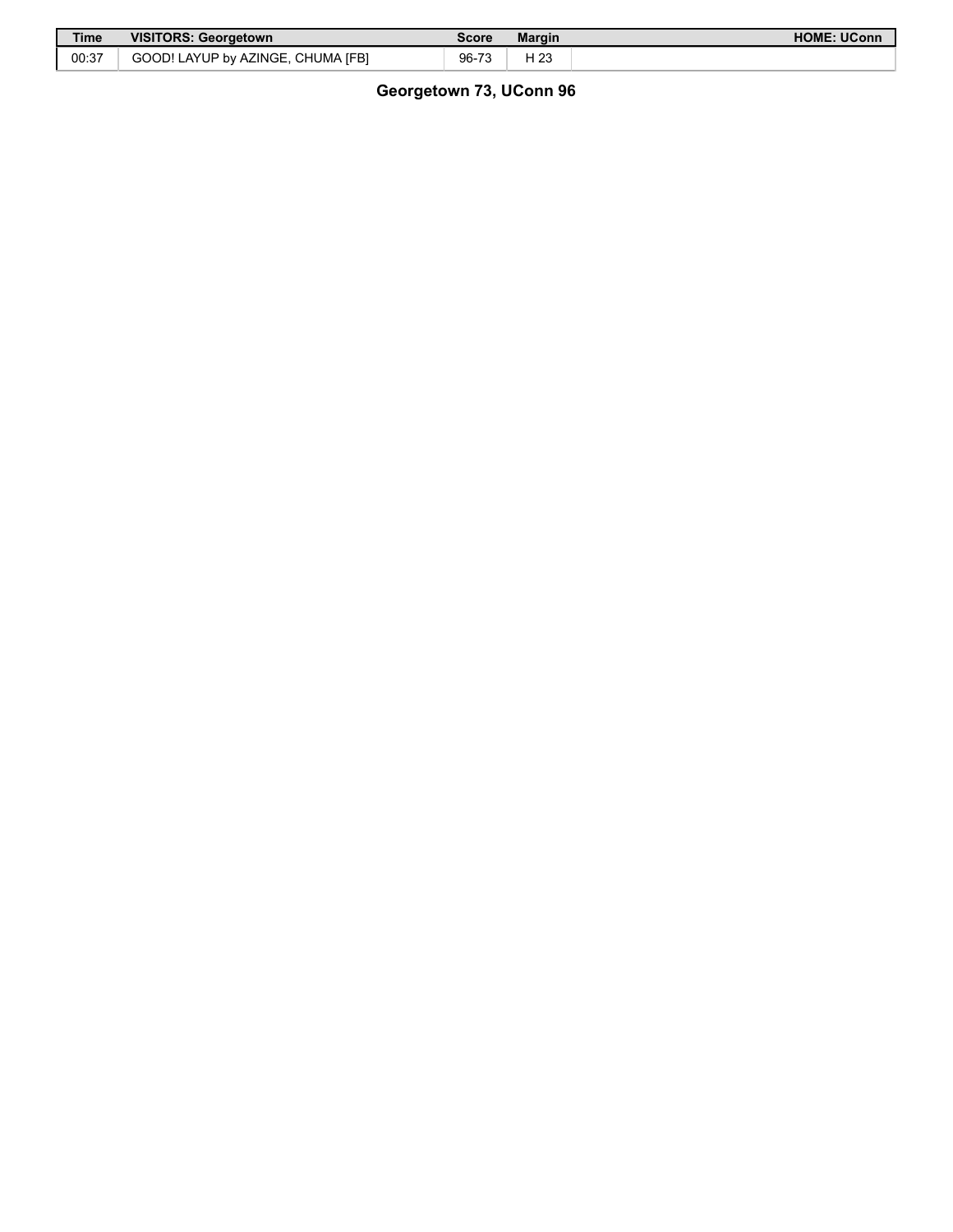# **Official Substitutions Log Georgetown vs UConn Period 1**



### **January 25, 2022 at Harry A. Gampel Pavilion - Storrs, Conn.**

| <b>VISITORS: Georgetown</b>   | <b>Time</b> | <b>Score</b> | <b>HOME: UConn</b>       |
|-------------------------------|-------------|--------------|--------------------------|
| 0 MOHAMMED.AMINU              |             |              | 2 COLE, RJ               |
| 2 HARRIS, DANTE               |             |              | 4 MARTIN, TYRESE         |
| 5 IGHOEFE, TIMOTHY            |             |              | 5 WHALEY, ISAIAH         |
| 13 CAREY, DONALD              |             |              | 21 SANOGO, ADAMA         |
| 23 HOLLOWAY, COLLIN           |             |              | 44 JACKSON, ANDRE        |
| SUB OUT: 5 IGHOEFE, TIMOTHY   | 16:26       | $5 - 7$      |                          |
| SUB IN: 21 MUTOMBO, RYAN      | 16:26       |              |                          |
|                               | 13:21       | $9 - 17$     | SUB OUT: SANOGO, ADAMA   |
|                               | 13:21       |              | SUB OUT: JACKSON, ANDRE  |
|                               | 13:21       |              | SUB IN: AKOK, AKOK       |
|                               | 13:21       |              | SUB IN: HAWKINS, JORDAN  |
| SUB OUT: 23 HOLLOWAY, COLLIN  | 13:21       |              |                          |
| SUB IN: 11 RICE, KAIDEN       | 13:21       |              |                          |
|                               | 10:08       | 16-25        | SUB OUT: COLE, RJ        |
|                               | 10:08       |              | SUB OUT: MARTIN, TYRESE  |
|                               | 10:08       |              | SUB OUT: WHALEY, ISAIAH  |
|                               | 10:08       |              | SUB IN: GAFFNEY, JALEN   |
|                               | 10:08       |              | SUB IN: POLLEY, TYLER    |
|                               | 10:08       |              | SUB IN: SANOGO, ADAMA    |
| SUB OUT: 0 MOHAMMED, AMINU    | 10:08       |              |                          |
| SUB OUT: 2 HARRIS, DANTE      | 10:08       |              |                          |
| SUB IN: 3 BEARD, TYLER        | 10:08       |              |                          |
| SUB IN: 23 HOLLOWAY, COLLIN   | 10:08       |              |                          |
| SUB OUT: 13 CAREY, DONALD     | 09:01       | 19-28        |                          |
| SUB IN: 0 MOHAMMED, AMINU     | 09:01       |              |                          |
|                               | 08:05       | 22-31        | SUB OUT: AKOK, AKOK      |
|                               | 08:05       |              | SUB OUT: HAWKINS, JORDAN |
|                               | 08:05       |              | SUB IN: WHALEY, ISAIAH   |
|                               | 08:05       |              | SUB IN: JACKSON, ANDRE   |
|                               | 06:50       | 25-33        | SUB OUT: GAFFNEY, JALEN  |
|                               | 06:50       |              | SUB OUT: SANOGO, ADAMA   |
|                               | 06:50       |              | SUB IN: COLE, RJ         |
|                               | 06:50       |              | SUB IN: MARTIN, TYRESE   |
| SUB OUT: 3 BEARD, TYLER       | 06:50       |              |                          |
| SUB IN: 2 HARRIS, DANTE       | 06:50       |              |                          |
|                               | 05:52       | 25-36        | SUB OUT: POLLEY, TYLER   |
|                               | 05:52       |              | SUB IN: SANOGO, ADAMA    |
| SUB OUT: 11 RICE, KAIDEN      | 05:52       |              |                          |
| SUB IN: 13 CAREY, DONALD      | 05:52       |              |                          |
|                               | 03:58       | 31-38        | SUB OUT: SANOGO, ADAMA   |
|                               | 03:58       |              | SUB IN: AKOK, AKOK       |
| SUB OUT: 21 MUTOMBO.RYAN      | 03:50       | 31-38        |                          |
| SUB IN: 4 BILLINGSLEY, JALIN  | 03:50       |              |                          |
|                               | 02:30       | 34-43        | SUB OUT: AKOK, AKOK      |
|                               | 02:30       |              | SUB IN: POLLEY, TYLER    |
| SUB OUT: 13 CAREY, DONALD     | 02:30       |              |                          |
| SUB IN: 11 RICE, KAIDEN       | 02:30       |              |                          |
| SUB OUT: 4 BILLINGSLEY, JALIN | 01:58       | 36-44        |                          |
| SUB IN: 32 WILSON, MALCOLM    | 01:58       |              |                          |
|                               | 00:15       | 40-51        | SUB OUT: JACKSON, ANDRE  |
|                               | 00:15       |              | SUB IN: GAFFNEY, JALEN   |
| SUB OUT: 23 HOLLOWAY, COLLIN  | 00:15       |              |                          |
| SUB IN: 21 MUTOMBO, RYAN      | 00:15       |              |                          |

**Georgetown 40, UConn 52**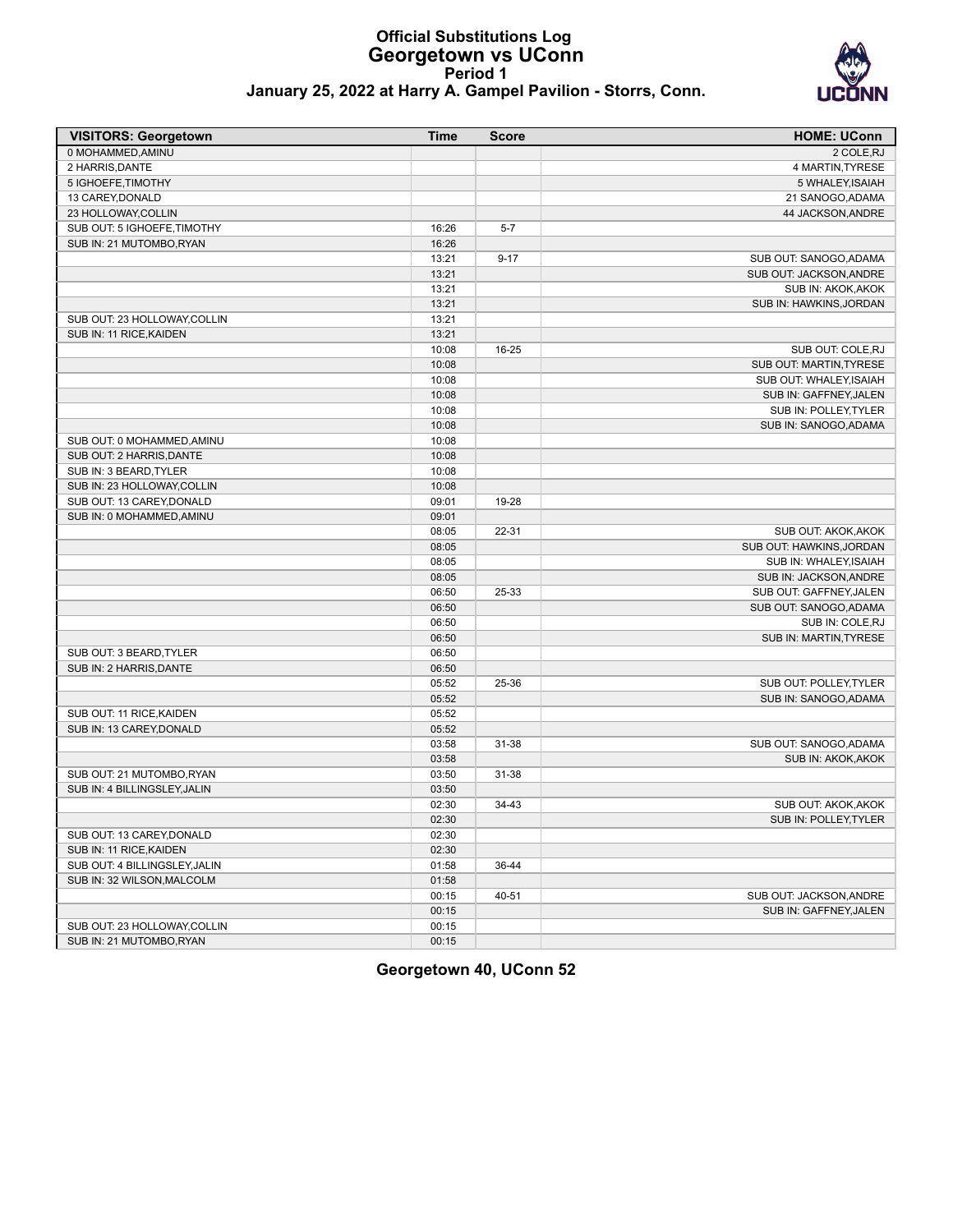# **Official Substitutions Log Georgetown vs UConn Period 2**



| <b>VISITORS: Georgetown</b>                             | <b>Time</b>    | <b>Score</b> | <b>HOME: UConn</b>       |
|---------------------------------------------------------|----------------|--------------|--------------------------|
| 0 MOHAMMED, AMINU                                       |                |              | 2 COLE, RJ               |
| 2 HARRIS, DANTE                                         |                |              | 4 MARTIN, TYRESE         |
| 5 IGHOEFE, TIMOTHY                                      |                |              | 5 WHALEY, ISAIAH         |
| 13 CAREY, DONALD                                        |                |              | 21 SANOGO, ADAMA         |
| 23 HOLLOWAY, COLLIN                                     |                |              | 44 JACKSON, ANDRE        |
|                                                         | 20:00          |              | SUB OUT: GAFFNEY, JALEN  |
|                                                         | 20:00          |              | SUB OUT: POLLEY, TYLER   |
|                                                         | 20:00          |              | SUB IN: SANOGO, ADAMA    |
|                                                         | 20:00          |              | SUB IN: JACKSON, ANDRE   |
| SUB OUT: 11 RICE, KAIDEN                                | 20:00          |              |                          |
| SUB OUT: 21 MUTOMBO, RYAN                               | 20:00          |              |                          |
| SUB OUT: 32 WILSON, MALCOLM                             | 20:00          |              |                          |
| SUB IN: 5 IGHOEFE, TIMOTHY                              | 20:00<br>20:00 |              |                          |
| SUB IN: 13 CAREY, DONALD<br>SUB IN: 23 HOLLOWAY, COLLIN | 20:00          |              |                          |
|                                                         | 16:24          | 42-57        | SUB OUT: SANOGO, ADAMA   |
|                                                         | 16:24          |              | SUB IN: AKOK, AKOK       |
|                                                         | 15:29          | 44-57        | SUB OUT: AKOK, AKOK      |
|                                                         | 15:29          |              | SUB IN: POLLEY, TYLER    |
| SUB OUT: 23 HOLLOWAY, COLLIN                            | 14:45          | 44-57        |                          |
| SUB IN: 11 RICE, KAIDEN                                 | 14:45          |              |                          |
|                                                         | 13:07          | 48-63        | SUB OUT: COLE, RJ        |
|                                                         | 13:07          |              | SUB OUT: JACKSON, ANDRE  |
|                                                         | 13:07          |              | SUB IN: GAFFNEY, JALEN   |
|                                                         | 13:07          |              | SUB IN: HAWKINS, JORDAN  |
| SUB OUT: 2 HARRIS, DANTE                                | 13:07          |              |                          |
| SUB OUT: 5 IGHOEFE, TIMOTHY                             | 13:07          |              |                          |
| SUB IN: 3 BEARD. TYLER                                  | 13:07          |              |                          |
| SUB IN: 21 MUTOMBO, RYAN                                | 13:07          |              |                          |
|                                                         | 12:11          | 52-69        | SUB OUT: WHALEY, ISAIAH  |
|                                                         | 12:11          |              | SUB IN: SANOGO, ADAMA    |
| SUB OUT: 11 RICE, KAIDEN                                | 12:11          |              |                          |
| SUB IN: 23 HOLLOWAY, COLLIN                             | 12:11          |              |                          |
| SUB OUT: 0 MOHAMMED, AMINU                              | 11:32          | 52-69        |                          |
| SUB IN: 2 HARRIS, DANTE                                 | 11:32          |              |                          |
|                                                         | 10:21          | 52-74        | SUB OUT: MARTIN, TYRESE  |
|                                                         | 10:21          |              | SUB IN: JACKSON, ANDRE   |
| SUB OUT: 3 BEARD, TYLER                                 | 09:19          | 52-78        |                          |
| SUB OUT: 21 MUTOMBO, RYAN                               | 09:19          |              |                          |
| SUB IN: 0 MOHAMMED, AMINU<br>SUB IN: 5 IGHOEFE, TIMOTHY | 09:19<br>09:19 |              |                          |
|                                                         | 08:39          | 55-78        | SUB OUT: GAFFNEY, JALEN  |
|                                                         | 08:39          |              | SUB IN: COLE, RJ         |
|                                                         | 07:10          | 58-80        | SUB OUT: SANOGO, ADAMA   |
|                                                         | 07:10          |              | SUB OUT: HAWKINS, JORDAN |
|                                                         | 07:10          |              | SUB IN: MARTIN, TYRESE   |
|                                                         | 07:10          |              | SUB IN: WHALEY, ISAIAH   |
| SUB OUT: 0 MOHAMMED, AMINU                              | 06:45          | 58-80        |                          |
| SUB IN: 24 CLARK, KOBE                                  | 06:45          |              |                          |
|                                                         | 06:25          | 58-81        | SUB OUT: POLLEY, TYLER   |
|                                                         | 06:25          |              | SUB IN: AKOK, AKOK       |
|                                                         | 06:02          | 58-82        | SUB OUT: WHALEY, ISAIAH  |
|                                                         | 06:02          |              | SUB IN: SANOGO, ADAMA    |
| SUB OUT: 5 IGHOEFE, TIMOTHY                             | 04:46          | 59-84        |                          |
| SUB IN: 21 MUTOMBO, RYAN                                | 04:46          |              |                          |
|                                                         | 03:48          | 59-88        | SUB OUT: COLE, RJ        |
|                                                         | 03:48          |              | SUB OUT: MARTIN, TYRESE  |
|                                                         | 03:48          |              | SUB OUT: SANOGO, ADAMA   |
|                                                         | 03:48          |              | SUB OUT: JACKSON, ANDRE  |
|                                                         | 03:48          |              | SUB IN: GAFFNEY, JALEN   |
|                                                         | 03:48          |              | SUB IN: POLLEY, TYLER    |
|                                                         | 03:48          |              | SUB IN: HAWKINS, JORDAN  |
|                                                         | 03:48          |              | SUB IN: JOHNSON, SAMSON  |
| SUB OUT: 2 HARRIS, DANTE                                | 03:48          |              |                          |
| SUB OUT: 13 CAREY, DONALD                               | 03:48          |              |                          |
| SUB IN: 3 BEARD, TYLER                                  | 03:48          |              |                          |
| SUB IN: 11 RICE, KAIDEN                                 | 03:48          |              |                          |
|                                                         | 02:59          | 61-90        | SUB OUT: GAFFNEY, JALEN  |
|                                                         | 02:59          |              | SUB OUT: POLLEY, TYLER   |